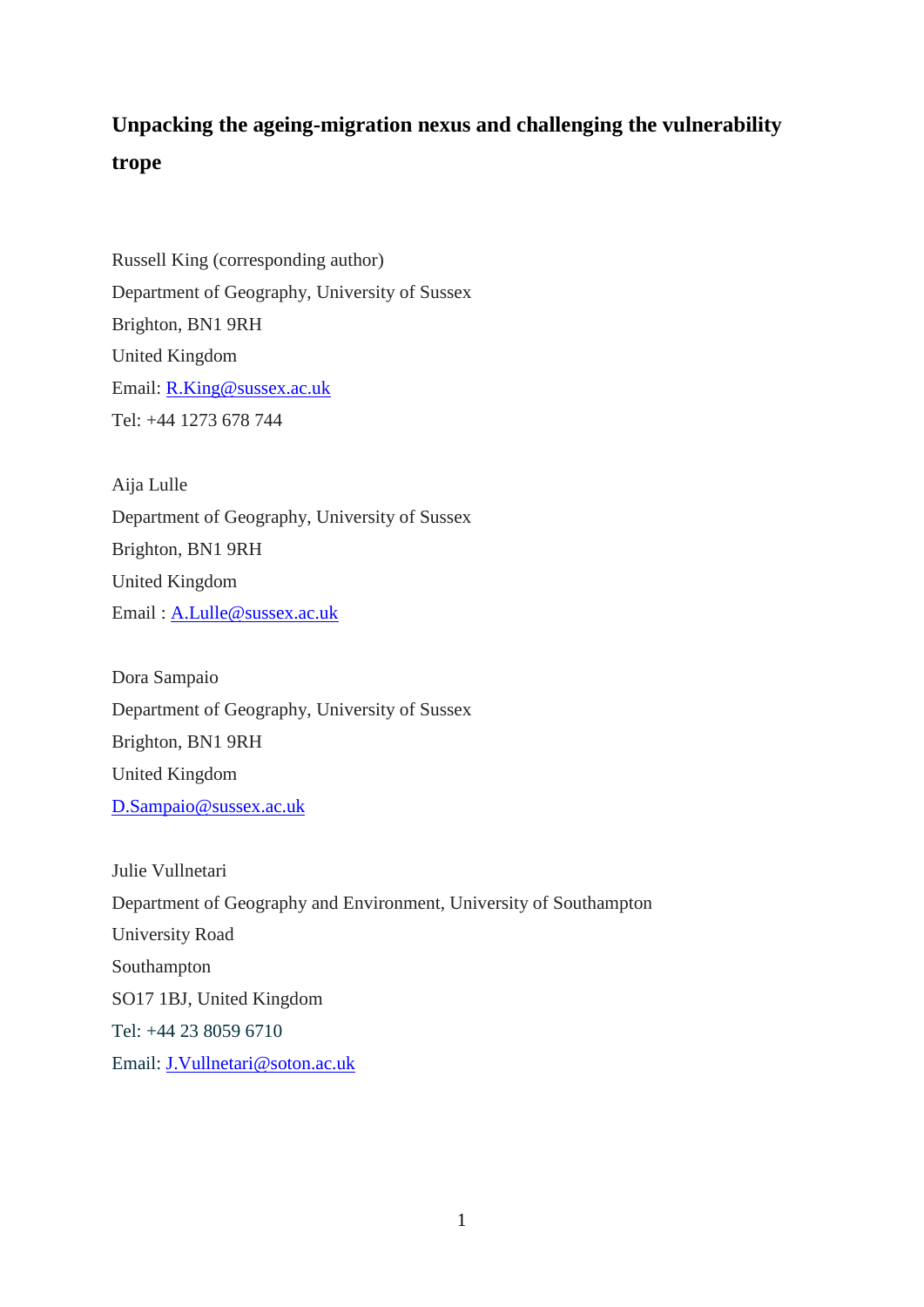# **Abstract**

The nexus between ageing and migration throws up a variety of situations. In this paper we map out the various circumstances in which ageing and migration fuse together as entwined trajectories to produce situations of vulnerability, coping, active ageing, and variable wellbeing. The ageing process is seen to be socially constructed and culturally embedded; hence place – at 'home' or 'abroad', or some transnational mix – becomes a paramount structuring variable. Different models of successful ageing compete as migrants move and age in different countries and different cultures; the western model of individual self-reliance should not necessarily be imposed on ageing migrant populations. In the final part of the article we challenge the prevailing trope of vulnerability applied to the perceived double disadvantage of being both an older person and a migrant, and present four case-studies in which older migrants enact agency and independence to achieve a greater level of material and subjective well-being.

**Keywords:** Migrants, Ageing, Agency, Vulnerability, Transnational care, Well-being

Word count: 161 (abstract) + 9976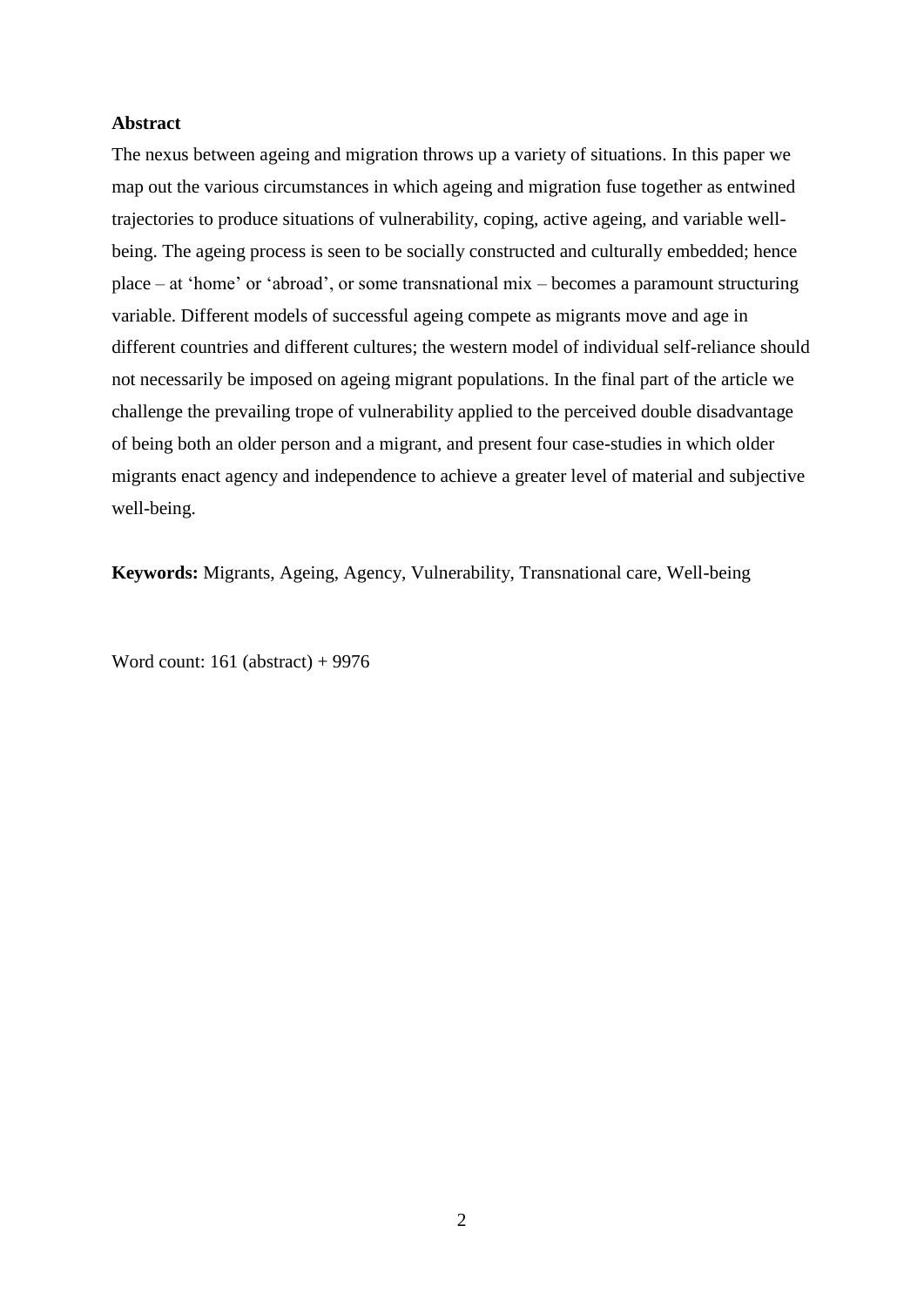# **Unpacking the ageing-migration nexus and challenging the vulnerability trope**

# **Introduction**

Most studies of migration assume the protagonists to be young or early-middle-age adults who move abroad to improve their life-chances, and those of their children, by accessing better-paid jobs and enhancing their careers; older people, including the parents of the migrants, are left in the shadows, overlooked by the mainstream scholarship on migration. Meanwhile, most studies of older people construct the ageing process as marked by sedentarism, vulnerability, and physical and mental decline. This paper, whilst aspiring to be a state-of-the-art on the nexus between migration and ageing, seeks to challenge the dual discursive framing referred to above.

The processes of ageing and migration are seen as *entwined trajectories* which unfold with specific results in different times and spaces. Older migrants, or older people affected by the migration of others, may indeed endure multiple dimensions of vulnerability, but they are also often able to enact their own agency, either as active participants in migration, or through coping mechanisms which are logical responses to the other ways in which they are imbricated in the wider migration processes of their families and communities. Increasingly globalised migration movements and the consequent transnationalisation of family lives create new social phenomena at the intersection of ageing and migration. The most obvious of these are issues relating to care, duty and affect, but also important are new communications technologies, business initiatives, and reactive and transformative everyday life practices geared to responding to the challenges of managing ageing and care across transnational spaces (Baldassar, Baldock and Wilding 2007).

The paper develops as follows. First we look at how the notions of 'old age' and 'ageing' are socially constructed and culturally embedded. Then we bring in migration and the inevitable transnational entanglement of older people's lifeworlds. We categorise the diverse situations in which the entwined trajectories of ageing and migration express themselves across time, space and place, with variable impacts on vulnerability, positive ageing, and material and subjective well-being. In the final part of the paper we present four case-histories of positive and creative ageing in situations of migration in order to counter the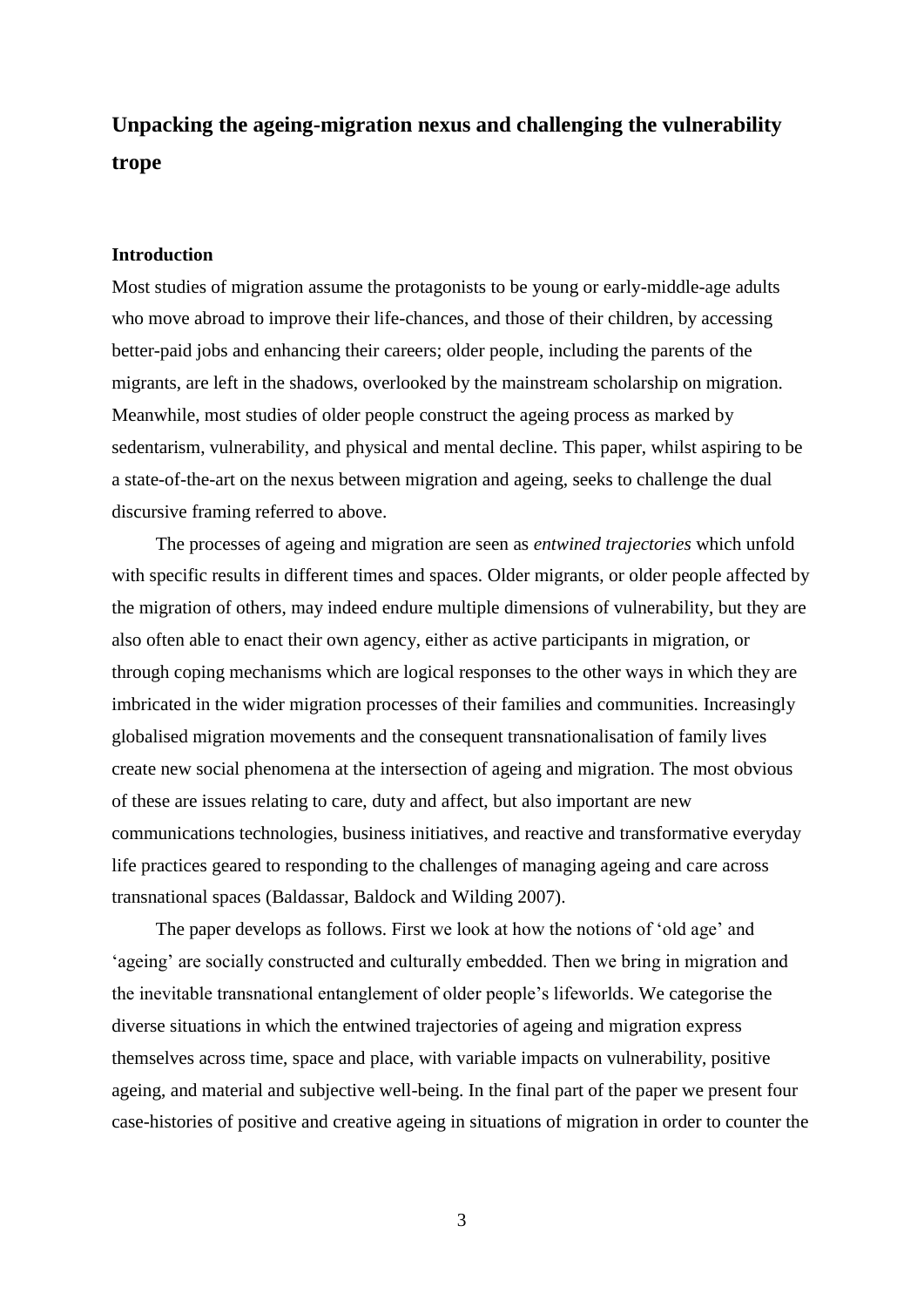dominant trope of vulnerability which surrounds most existing studies and policies on older migrants.

## **What is ageing?**

Both ageing and migration are truly interdisciplinary phenomena, cutting across not only the full range of social sciences but also the humanities and the health and natural sciences. This creates a potentially wide range of theoretical angles and methodological approaches for studying the interactions between migration and ageing. International migration is a relatively unambiguous phenomenon – it involves crossing an international border and a certain minimum threshold of stay in the destination country. Ageing is a much more contested and slippery process to define and conceptualise, with major disagreements in the literature about how it should be analysed.

It is widely accepted that, after a certain stage in their lives, people start being labelled as 'aged', 'old' or 'elderly'. Despite its arbitrary nature and lack of intrinsic meaning, chronological age continues to be used to define this threshold, and precisely because of its institutional deployment (eg. as 'pensionable' age) it effectively has the power to influence the lives of individuals (Bytheway 2005). Following the seminal work of Neugarten (1974), it can be acknowledged that attempting to fix boundaries between 'young', 'middle-aged' and 'old' is both artificial and problematic. Rather, as many authors have argued, a more embodied approach is more useful in examining ageing. More realistic are certain life-course events which, whilst being themselves socially and economically constructed (Pain, Mowl and Talbot 2000), yield an approach which is more flexible and sensitive to the diversity of pathways that individuals follow during their lives. Advocacy of a life-course approach to the study of ageing in a migratory context enables ageing and space/place to be captured as 'entwined becomings' (Schwanen, Hardill and Lucas 2012).

Focusing on the individual dimension of the ageing process, several authors have referred to the so-called Cartesian division: on the one hand the ageing body which inevitably grows old and is regarded as unproductive, especially in value-measured capitalist societies; and on the other hand, the spirit that remains continuously young (Andrews 1999; Harper and Laws 1995). This division is highlighted by the apparent contradiction between traditional stereotypes associating older age with idleness, mental and physical incapacity and dependency, and the increasing spread of lifestyle models guided by principles of independence and 'healthy' ageing (Bytheway 2000).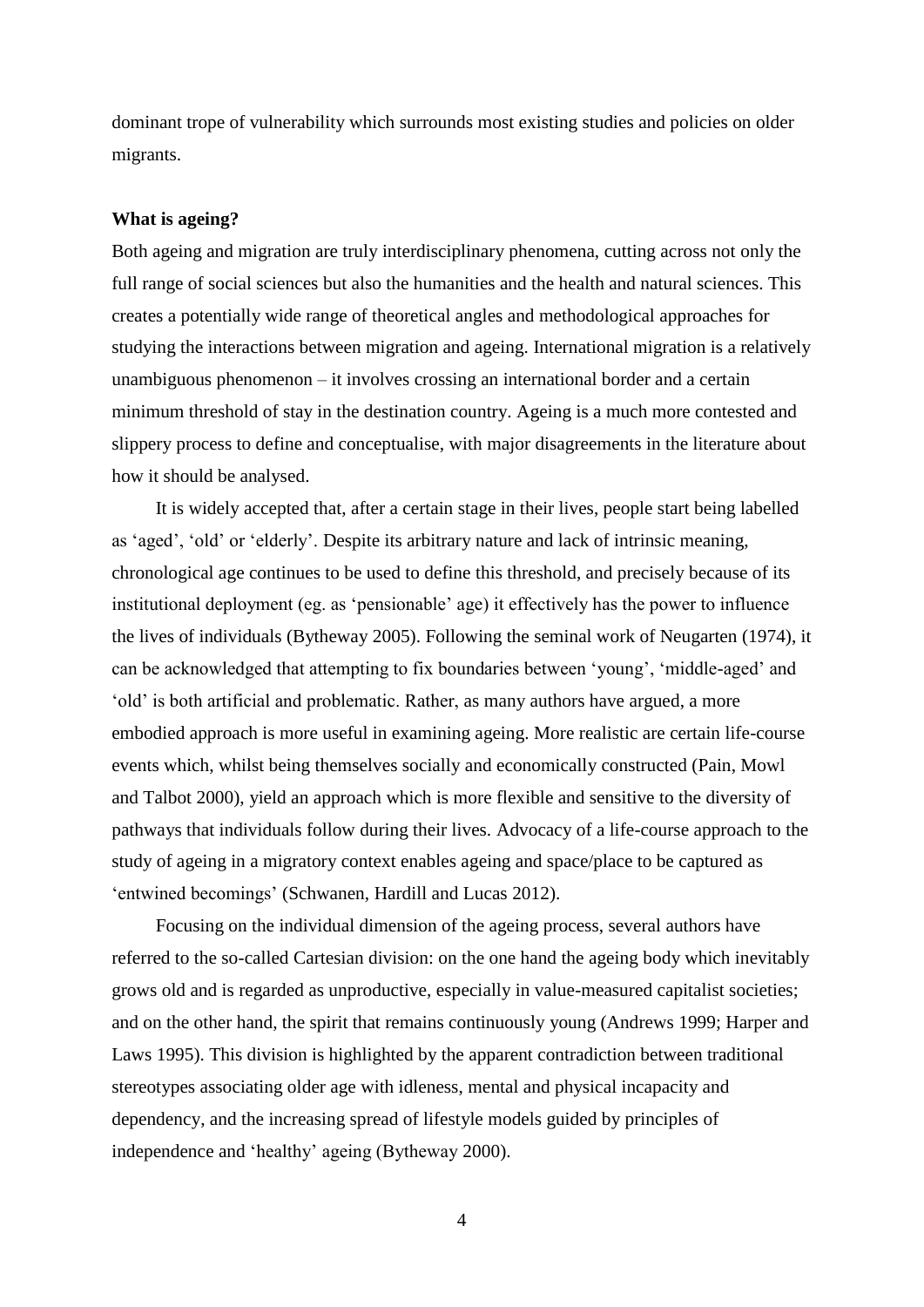Some authors (especially Gibson 2000) are very critical of the mind-body split, arguing instead for a 'unified whole' rather than the division (even conflict) between an individual's ageing physical appearance and the 'youthful spirit' that remains undimmed by the passing of time. Especially amongst baby-boomers, ageing is masked by a social façade created by a consumer culture designed to obscure the physical and social manifestations of age (Featherstone and Hepworth 1989). According to Biggs (1997, 568), 'mid-lifestylism' should be seen as a problem rather than a solution to the challenges of later life 'because it constitutes a hanging on to an illusion, and an avoidance of existential questions that have to be asked in the second half of life'. The current celebration of later-lifers 'growing old disgracefully' in popular culture and the media draws a veil over the very real biological and mental frailties that ultimately ensue, and is set in opposition to the crisis in care of the very old and frail in societies which are less family-oriented and where the welfare state struggles to cope with the needs of an ageing population.

The individualistic, self-reliant model of older age is characteristic of certain countries of northern Europe (the UK, Germany, the Netherlands, the Nordic countries) and contrasts with other cultural practices of ageing prevalent in southern Europe, where the family is expected to take primary responsibility. Studies of older migrants often bring this contrast into the open. British retirees who have settled in southern Spain, Malta and the Italian regions of Tuscany and Umbria frequently remark how, in these countries, older people are respected by the young and lovingly cared for within the family circle (King, Warnes and Williams 2000); whilst amongst migrants from southern Europe and the developing world there is often negative surprise at the way old people in northern host societies are marginalised by their families and society and either left to fend for themselves or put in old people's care homes (Ganga 2006; Gardner 2002).

The end-game in this debate on ageing and old age is a fundamental questioning of the utility of these concepts. Bytheway argues that the concept of 'old age' should be re-thought, even discarded, because it is a 'cultural construction' whose 'popular utility' only 'succeeds in sustaining ageism within societies' (1995, 119). The title of the concluding chapter to his 1995 book – 'No more "elderly", no more old age' – is provocative and suggests the elimination of these terms, although in his 2000 follow-up paper he argues for a relativist rather than an absolutist terminology or a non-vocabulary: hence 'older people' instead of 'the elderly', and 'later-life' and 'older age' rather than 'old age'.

On the other side of the debate, Andrews (1999) challenges the propensity of some studies on ageing to emphasise 'agelessness', and argues that it is vital to accept old age as a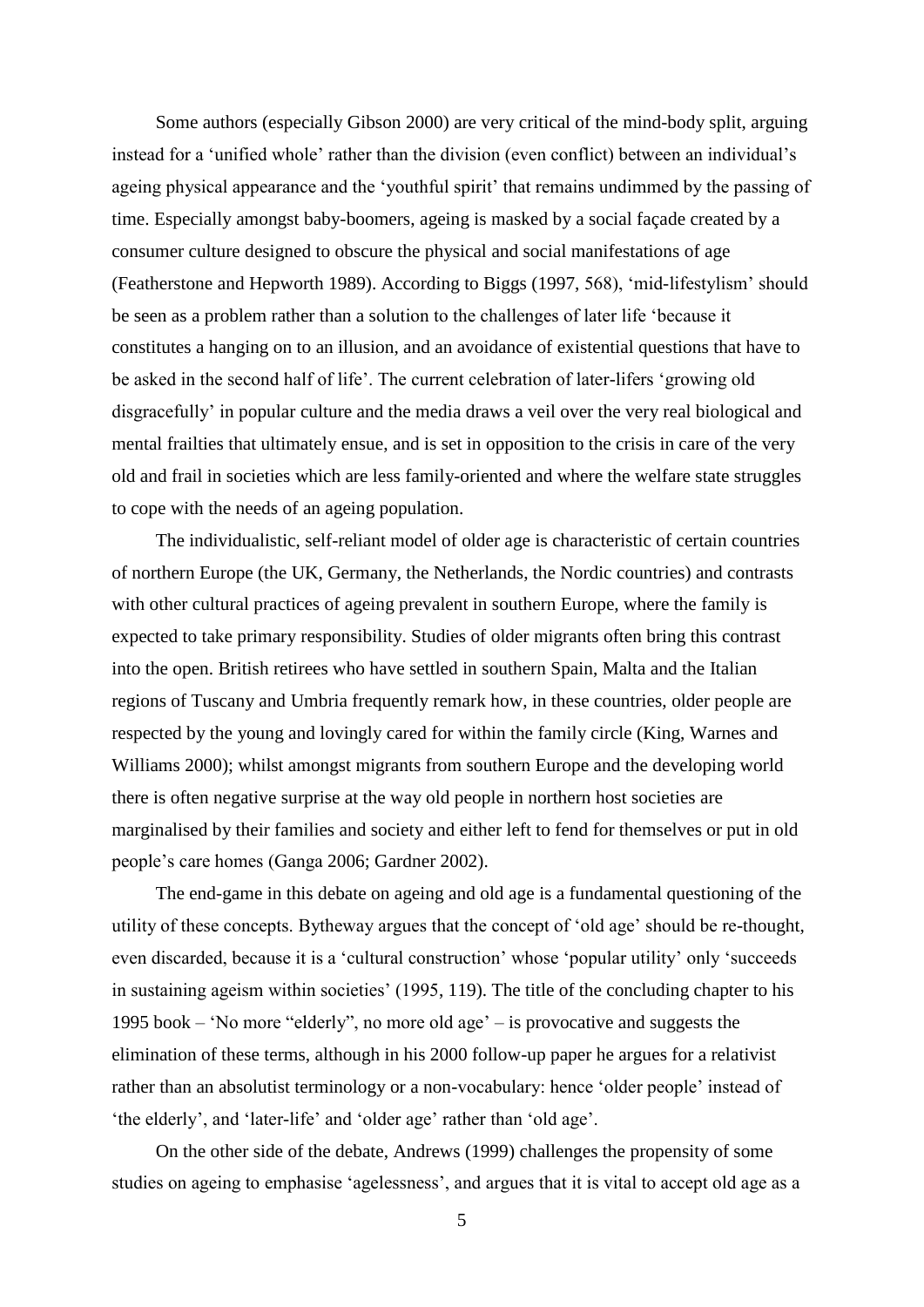means of reinforcing its importance within society; in other words, in denying old age as a rightful category, one is not reducing but perpetuating the problems arising from an ageist society. Supporting the same premise, Gibson (2000) contends that older people should not endeavour or be encouraged to remain 'young', as that would be a denial of the positive benefits that come with the ageing process – respect, wisdom, experience, calmness etc. And the same author maintains that, in the light of long-standing ageist prejudice, words such as 'elderly' need to be rehabilitated rather than tabooed.

# **Ageing and migration: Intersections and typologies**

We now bring migration and transnationalism into the discussion. The *problematique* of ageing migrants is a relatively new field and remains marginal in both migration studies and social gerontology. Yet migrants are becoming a substantial component of the ageing population in Western Europe and in other wealthy countries with a history of large-scale post-war immigration (White 2006). Research on ageing can no longer be limited to nationalscale analysis since the experience of old age is increasingly shaped by migration and by transnational practices. The conventional view is that being old and having a migration background constitutes a 'double jeopardy' leading to multiple vulnerabilities – weak physical and mental health, low income, poor housing, (self-)exclusion from care and welfare services, and so on (Dowd and Bengston 1978; Fokkema and Naderi 2013). But this is only one side of the ageing-migration coin, and other studies, of wealthy expats and retirement migrants, tell a different story, one of enhanced welfare and well-being (Warnes et al. 1999).

Across all groups of older migrants, there has been a proliferation of overlapping and seemingly interchangeable concepts such as 'active', 'successful', 'positive' and 'good' ageing. There is no space to delve into detail here. The World Health Organization defines active ageing as enabling 'people to realize their potential for physical, social, and mental well-being throughout the life course, and to participate in society according to their needs, desires and capacities' (WHO 2012, 12). Fernandez-Ballesteros et al. (2013) make a distinction between 'active ageing' as a health-related term which is useful for planning socio-medical policies, and the broader conceptualisation of 'successful ageing' which includes psychosocial components of 'ageing well'. Another line of debate points to these terms' cultural-specific nature: in an international migration context, such notions need to be continuously negotiated and redefined as people move across borders and simultaneously experience ageing (Torres 2001).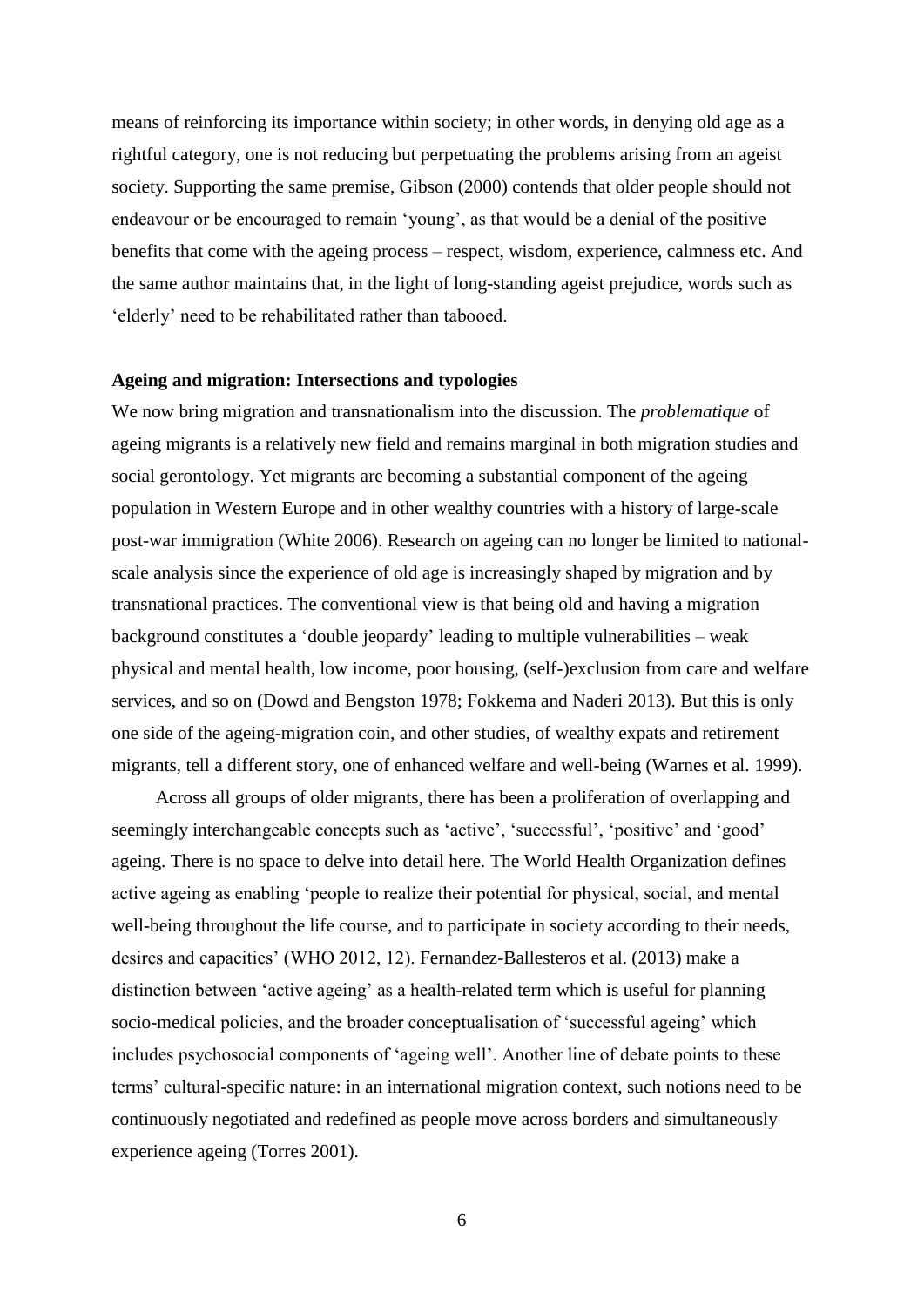As a final prelude to our typology, we need to pinpoint key changes enmeshed in how ageing and migration are currently configured. These include: increasing ethnic diversity of older people (Biggs and Daatland 2004), growing socio-economic and demographic stratification and differentiation amongst older migrants (Wilson 2000), mounting complexity of transnational mobility patterns (Jackson, Crang and Dwyer 2004), and the enduring significance of *place* (Andrews and Philips 2005).

Combining and building on the various categorisations suggested by Rowles (1986), Warnes and Williams (2006), Warnes et al. (2004) and Wilson (2000), we arrive at the following typology: older people left behind by migration; older family-joining migrants; affluent international retirement migrants; older economic migrants; older return migrants; and ageing-in-place migrants.

# *Older people left behind by migration*

These are not ageing migrants as such, but their lives and well-being are fundamentally impacted by the emigration of their children, especially if all their adult children have departed. Most studies of those 'left behind' by migration focus on young children, but recently there has been a significant growth in research on older people, especially the socalled 'zero generation' – the parents of first-generation migrants – with studies from locations as diverse as Albania (King and Vullnetari 2006), Bolivia (Bastia 2009), Australia-Italy (Baldassar 2007) and Canada-Romania (Nedelcu 2009).

In their overview of what they call the 'migration-left behind nexus', Toyota et al. (2007) attempt to bring this category of people back into view, pointing out that the migration literature itself has 'left behind the left behind'. One problem with the term 'left behind' is that its very expression is invested with negative images of abandonment, helplessness, absence and loss, and these are indeed the dominant themes in this emergent literature on the elderly non-migrants, seen as passive receivers of remittances and dependent on support and long-distance care from emigrant sons and daughters. Increasingly, however, there are signs that more active roles are being recognised, notably as the carers of left-behind grandchildren (Bastia 2009) and as the managers and investors of remittances in housing and businesses (Vullnetari and King 2011). Where the zero generation are physically separated from their children and grandchildren, their wish to be actively involved in care and support for them (rather than the other way round) is denied by the rupture that long-distance migration brings to family structures, so that much of their apparent passivity is imposed on them.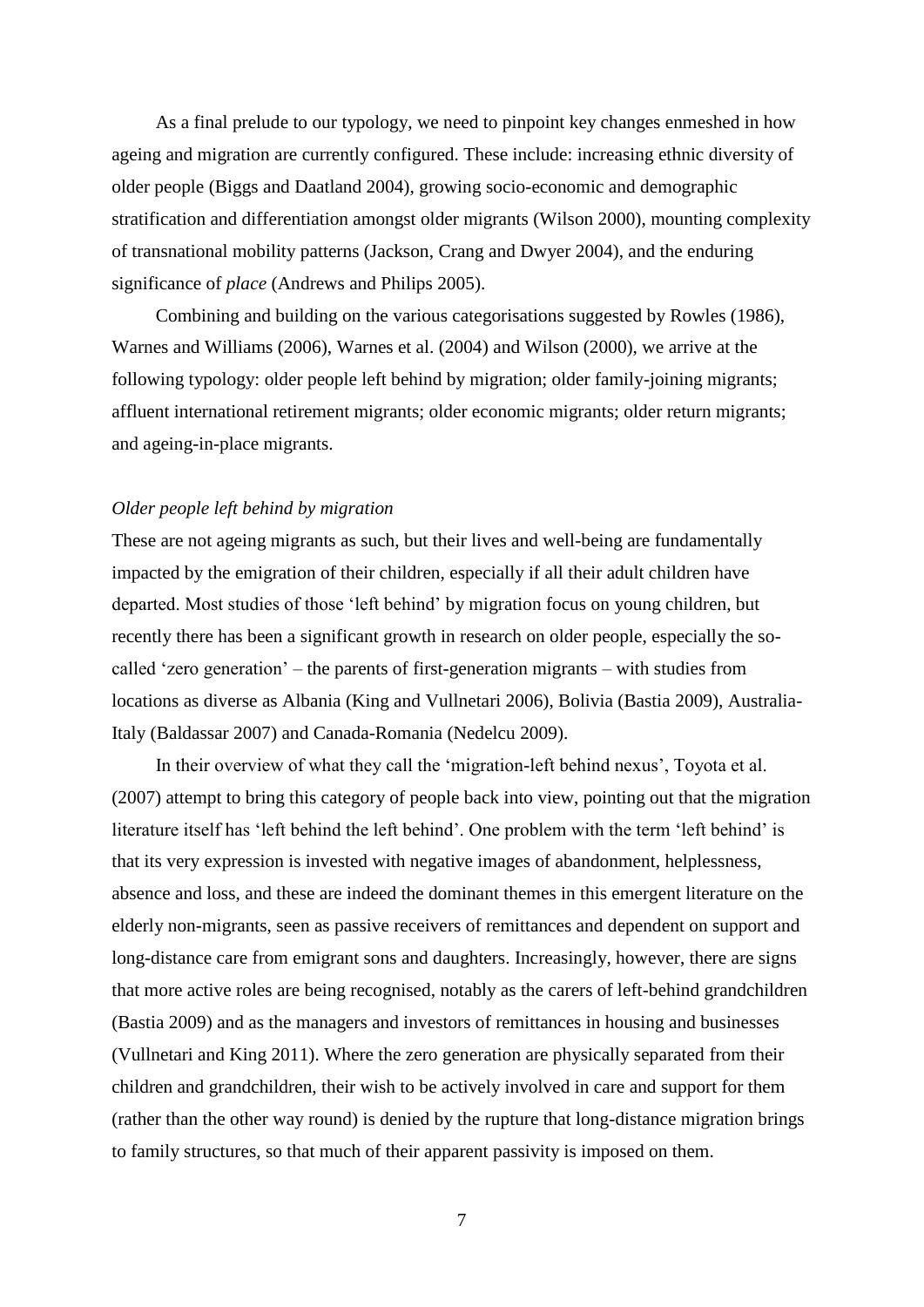# *Follow-the-children migration*

A solution to the problem of loneliness and frustration is for the older generation to follow their children. Recent research on the Albanian case explores some of these dynamics and tensions: the 'zero generation' achieves family recomposition and is able to provide hands-on care to grandchildren but they also find themselves in a 'different' environment (not speaking the language, for example) and may end up suffering social isolation outside the family circle (King et al. 2014).

But there is another important type of family-oriented elderly migration which has hardly been studied yet is sharply revealed in databases on pension payments, such as that from the UK Department for Work and Pensions. This database shows that the number of UK pensions payed to recipients living abroad passed 1 million in 2005 and is growing at 9 per cent per year (compared to the annual growth in the number of UK-national pensioners, 6 per cent); and that two-thirds of these foreign-resident UK pensioners were living in (in order of importance) Australia, Canada, the USA, New Zealand and South Africa (King 2012, 291). Warnes et al. (2004) call this group 'family-oriented international retirement migrants' who have relocated abroad to join already-settled children who had earlier migrated for career, lifestyle or marriage reasons to countries 'where Britain had long-established colonial, economic and overseas settlement connections' (Warnes and Williams 2006, 1262).

However, it often happens that legal barriers impose constraints on the migration of elderly parents. Legal provisions for family reunion often only permit the follow-on of children to join their migrant parents, excluding the 'zero generation'. Hence legal understandings of family life (based on the two-generation nuclear family) are in tension with 'real' family networks of 'lived lives' bound together by intergenerational love and care (Baldassar et al. 2007).

# *International retirement migration*

This category has obvious overlaps with the family-oriented type discussed above, with the major difference that 'IRM', as it now widely referred to in the literature, involves the migration of older retirees independent of their families, who usually remain in the country of origin. The classic routes for IRM lead from the UK, Germany, the Netherlands and the Nordic countries to Spain, southern France, Italy, Malta and Cyprus. Typical locales for IRM residents to settle in are the Spanish *costas* and islands such as Majorca and Tenerife, or 'rural idyll' settings such as Provence and Tuscany (Williams, King and Warnes 1997). Perhaps because of the ease and enjoyment of doing fieldwork in such attractive locations,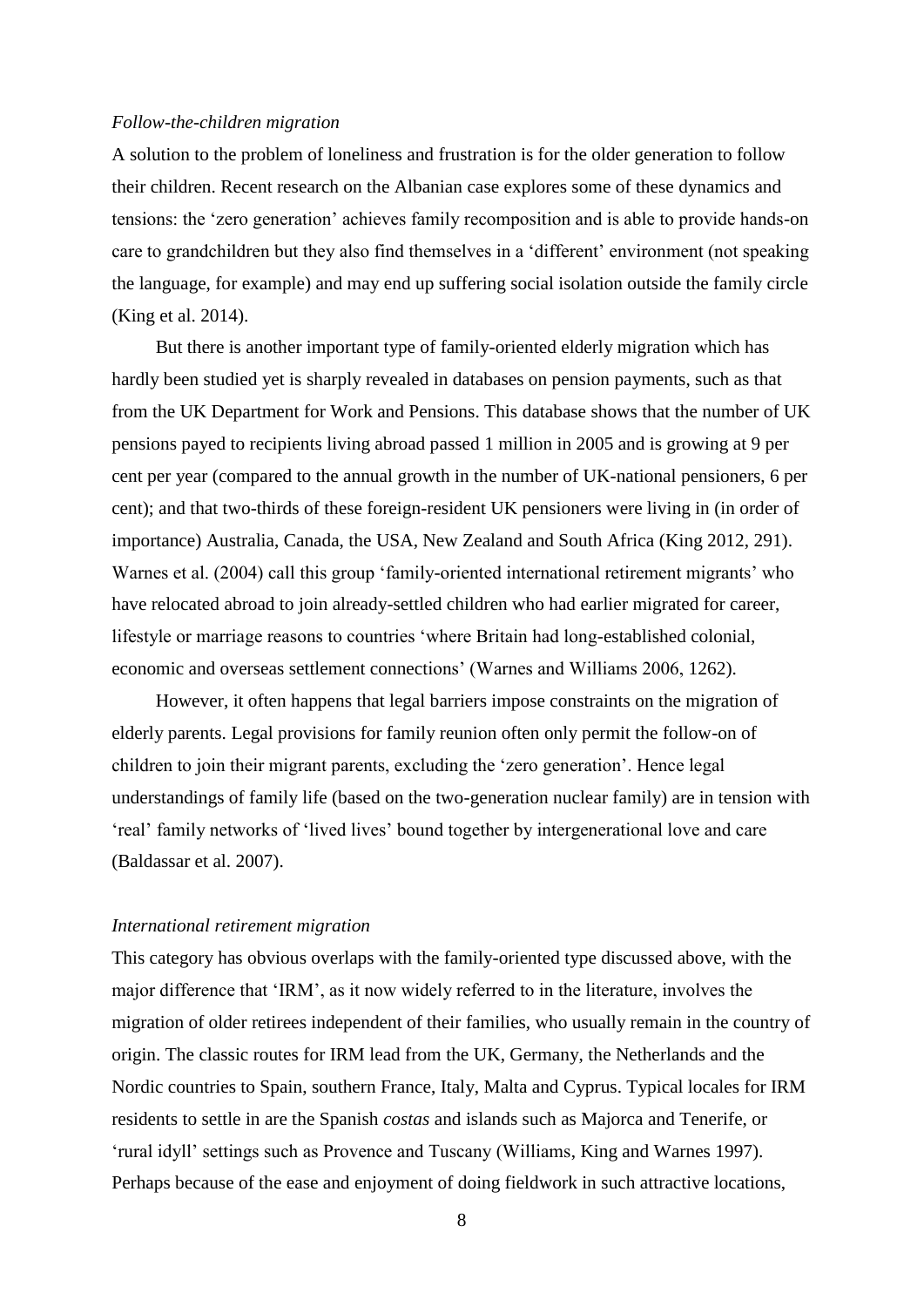there has been a large amount of research on this type of older migrant (for overviews see Casado-Díaz, Kaiser and Warnes 2004; King 2012).

Most studies describe these older migrants as affluent retirees who usually migrate as couples, trading their valuable metropolitan homes in northern Europe and their occupational pensions for a relaxed lifestyle in pleasant surroundings in a warmer climate where activities such as sunbathing, swimming and golf can be enjoyed for much of the year. Some retirees stay put all year round; others, especially those from Nordic countries, are seasonal movers or 'snowbirds', alternating summer in the north with winter in the south (Gustafson 2001).

However, not all is as idyllic as this form of migration might appear, and there are inherent risks in moving abroad at a later age, even to a place which has been previously visited on holidays. Especially in coastal areas, retirees cluster in single-nationality residential complexes and 'integration' with the local population is minimal. As older people transition from the state of being the 'young, healthy old' to the frail and sick 'old old', problems of health and social care loom large, and the result may be a painful return migration to the country of origin (Hardill et al. 2005; Oliver 2008). Or worse, this difficult return may not be possible. The frail retiree may have sold their home-country property and have no relative to care for them; or the sale of their overseas dwelling may be compromised by collapsing house prices (as in Spain during the recession). The result is that they find themselves 'trapped in paradise' as they become increasingly ill and dependent on a local health care system which relies on family support – which the retirees lack.

# *Older economic migrants*

Like family-oriented retirement migrants, older people who migrate in their 50s and 60s as labour migrants are an overlooked group within the typology of ageing migrants. Yet this group has recently started to come to the attention of researchers, both in the US and in Europe. A study of older Filipina care-givers in Los Angeles (Nazareno, Parrenas and Fan 2014) revealed trends to an increasing age at first-time emigration and towards working beyond 'normal' retirement age. This situation reflected both the structural conditions of poverty and unemployment amongst middle-age and older women at home in the Philippines, and the increased attractiveness of older-age employees to the care-receiving clientele in Los Angeles – mainly older widows. The average age of care-givers in the 100-person survey was 57.5 years and some respondents were caring for elderly people the same age, or even younger than themselves. However, low wages, difficult living conditions and the lack of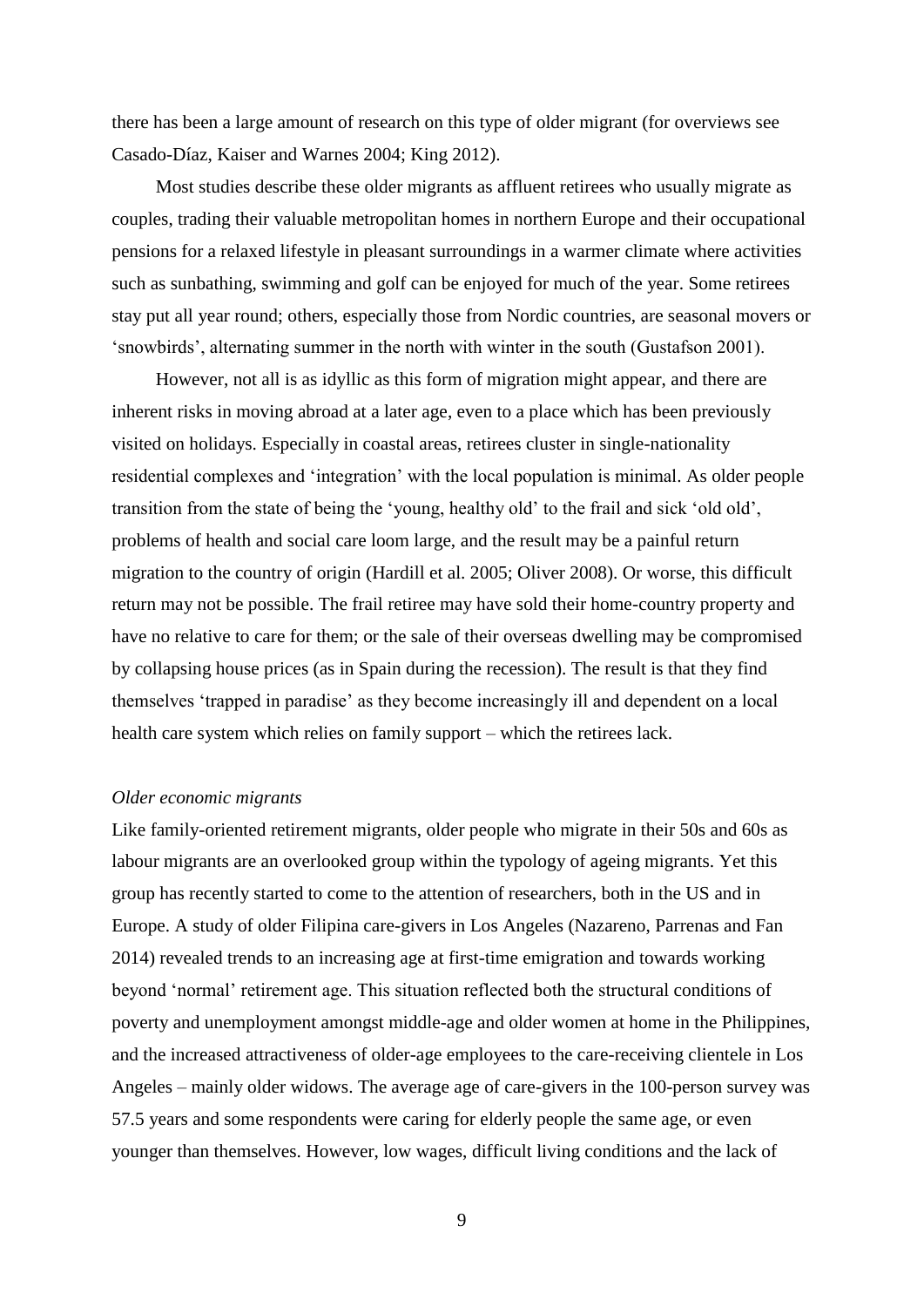possibilities to return home result in these Filipina carers becoming trapped in a situation where 'the unretirable elderly care for the retired elderly' (Nazareno et al. 2014, 25).

The European scenario where older-age, mainly female migration takes place is East-West movement, again associated mainly with care work and low-grade cleaning and service labour. Older women, more so than older men, feel (and are) rejected by the post-socialist market liberalisation which offers them few or no job opportunities yet denies them a decent pension. In one of the few detailed studies of this phenomenon, Boccagni and Ambrosini (2012) document how mature-age women from Eastern Europe have become the fulcrum of the domicile-based care system in Italy. Whilst they find a better income and a measure of satisfaction from their 'useful' work, fundamental ambiguities surround their future and their ability to reconnect with 'home'.

#### *Older labour migrants who return to their country of origin*

Migrant workers who migrate as young adults, and who decide to stay on in the host country until they approach retirement age, are faced with a dilemma at that point in their lives. For many, the urge to return has remained with them throughout their working lives and the cessation of work would seem to provide them with the perfect opportunity to do so. But in the meantime many life-events have occurred to anchor them in the host country: the birth of children, and perhaps also grandchildren, who have their own educational and career trajectories rooted in their country of upbringing; the acquisition of pensions which may not be portable to the country of origin; and access to health and welfare services that, again, may not be matched in the home country.

Nevertheless, there is a quota of labour migrants who do return, corresponding to what Cerase (1974) calls, in his well-known typology of return migrations, the 'return of retirement'. Other studies document the challenges of reintegration into the home community after so many years working abroad. Nostalgic images of what it will be like 'back home' often do not match the real experience of return, leading to what Ní Laoire (2008) refers to, in the Irish case, as 'narratives of not quite belonging'. Irish elderly returnees, used to a working life in large cities like London or Birmingham, have difficulties adjusting to the slow pace of life in their rural areas of origin, with their scattered and declining populations; as a result they liable to suffer from loneliness and social isolation (Barrett and Mosca 2013).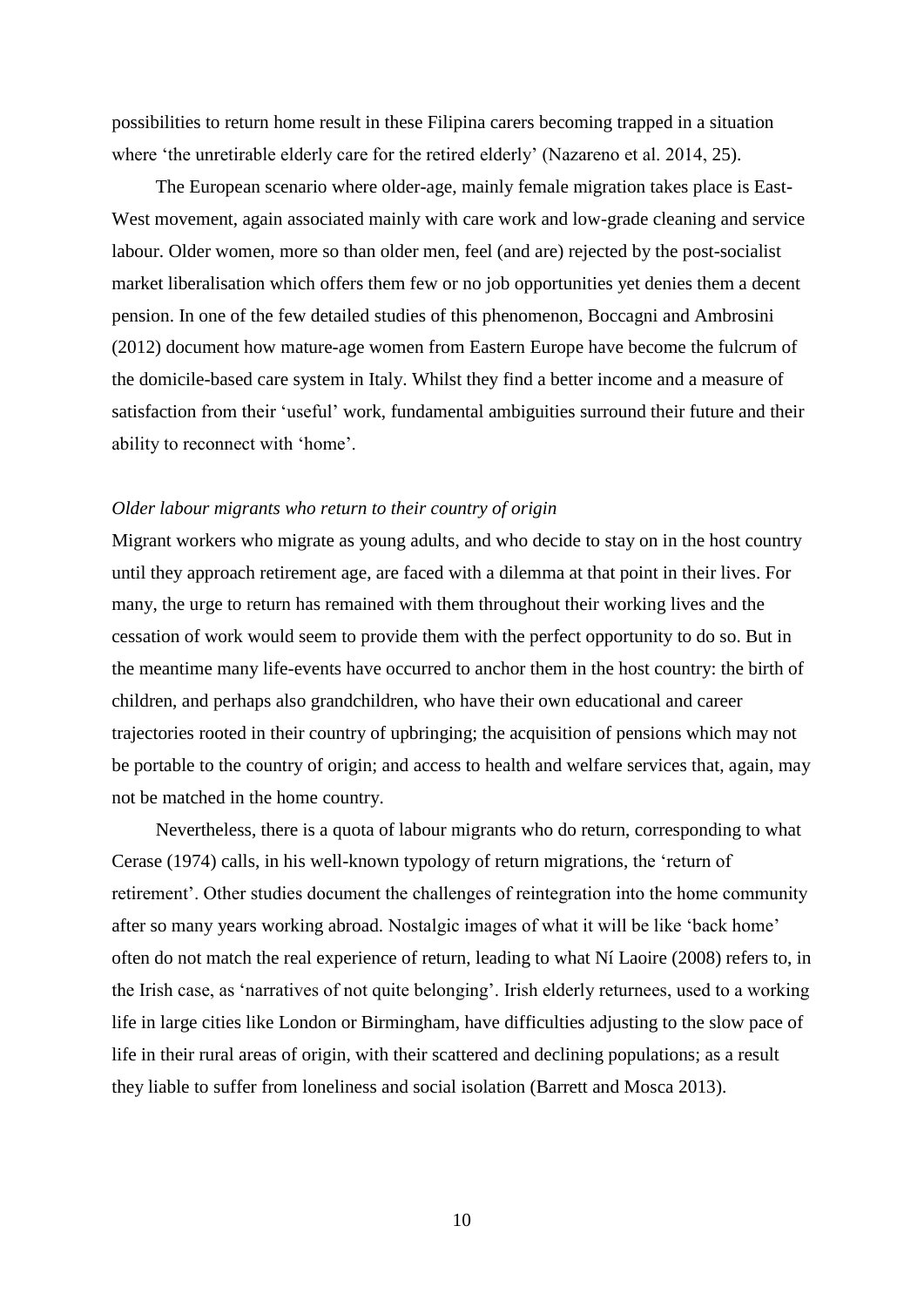# *Ageing-in-place migrants*

This group, quantitatively and policy-wise the most important component of the ageingmigration nexus, at least from a European perspective, is made up largely of individuals (and later their families) who migrated to the industrial economies of North-West Europe for work-related purposes in the twenty years or so between the 1950s and the mid-1970s. The majority came from poverty-stricken rural areas of southern Europe and North Africa, and from former colonies in West Africa, the Caribbean and South Asia. These migrants mainly entered factory and construction work and made little occupational progress throughout their working lives. Following factory closures and mass redundancies as a result of the oil crises and recessions of the 1970s and 1980s, some of these migrants switched to small businesses such as shops and snack bars, usually with long working hours and low profit margins.

The cohort effect of their mass immigration into North-West Europe as young adults in the early postwar decades means that the first generation are now beyond the conventional retirement age; and further ageing will continue to present healthcare and welfare challenges over the next one or two decades (White 2006). Despite the 'healthy migrant effect' (that migrants are a selection of the fittest and most ambitious young adults from the country of origin's population), their harsh working conditions, poor housing and diet and lack of attention to preventive medical checks combine to create health problems in later life. Yet it is dangerous to generalise, since ageing-in-place migrants are markedly heterogeneous, not just in terms of origins and cultural and ethnic characteristics, but also in the extent to which they have raised children and formed social networks at the destination. There is also considerable diversity in their utilisation of, and entitlement to, various welfare, housing, and health-care benefits (Warnes and Williams 2006, 1262).

# **Ageing in migration: Four positive scenarios**

Whilst we certainly do not want to deny or obscure the disadvantages suffered by ageing migrants in some contexts, we now present biographical sketches of four individuals interviewed as part of research carried out by different members of this paper's author team. Each case illustrates one of the ageing-migration interactions described above. *Cyril* is an example of 'IRM', *Pranvera* of follow-the-children migration, *Albertino* of return migration, and *Dagnija* of later-life economic migration. All four research subjects used migration to achieve a greater sense of physical and psychosocial well-being, including an enhanced sense of self-worth.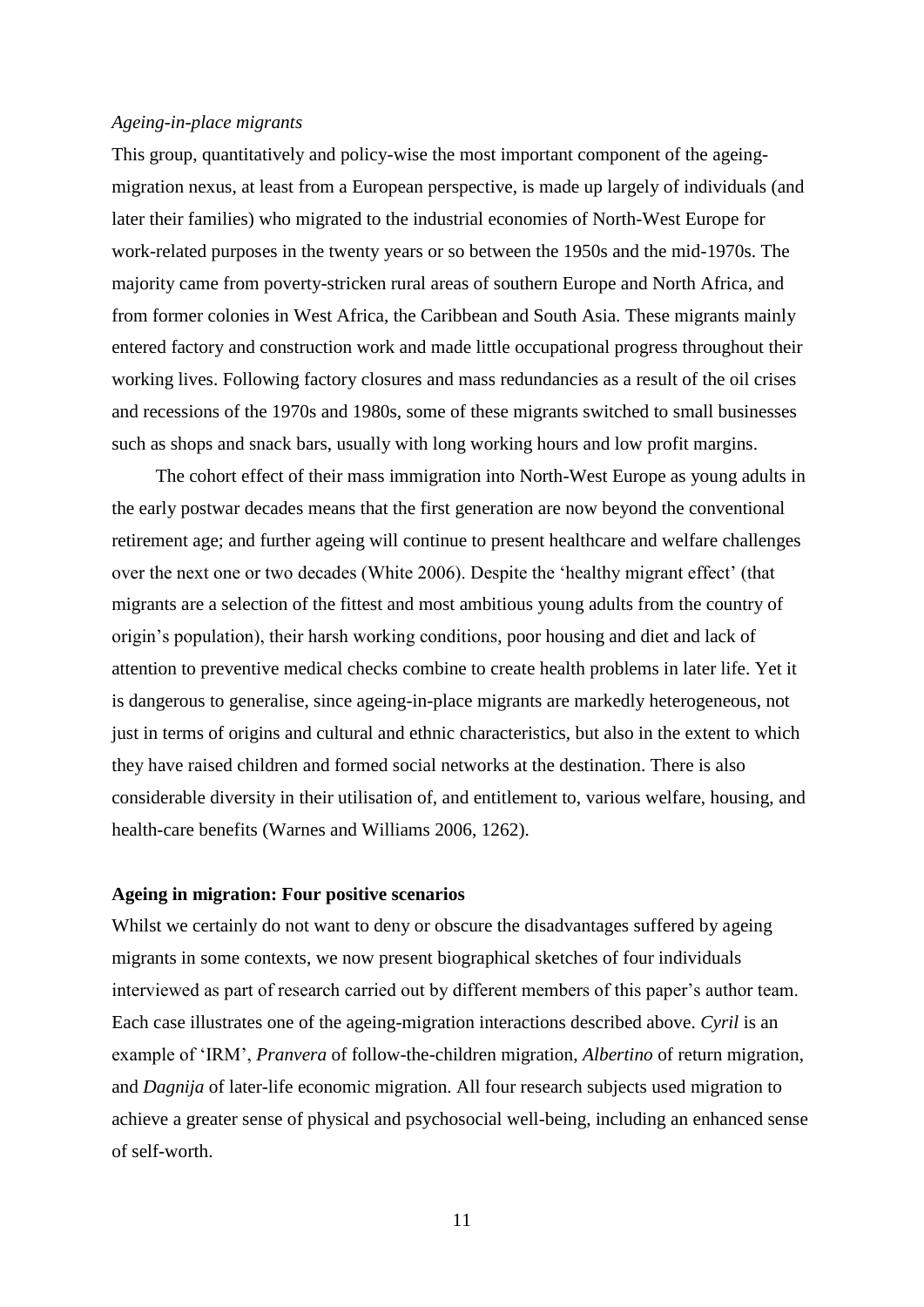# *Cyril, the marathon-runner: 'You live longer in Spain'*

Interviewed as part of research into British IRM, Cyril crisply articulated a view widely held by older heliotropic migrants, moving south in search of sunnier, warmer climes, a more relaxed outdoor lifestyle, and a different and more 'genuine' culture and way of life (King et al. 2000). Whether it is true that international retirement migrants live longer than those who stay put is a moot point, for these is no hard statistical or medical evidence available. What is important for our discussion here is that people *feel* they are living 'better' and with an enhanced sense of personal well-being. We have chosen Cyril to illustrate how IRM contributes to active and positive ageing because of the contrast between his working life in England and his post-retirement life in southern Spain. Most studies on British international retirement see it as a largely middle-class or elite phenomenon linked to lifestyle and the aesthetic of living in a 'character' property in places like Provence, the Dordogne or Tuscany; typical career histories of these migrants are in business, the senior civil service, the professions and the arts (Benson and O'Reilly 2009). Cyril's class and career background is more humble, as belied by his strong 'northern' accent and his more than 40 years working on the nursing staff in – as he put it – 'an institution for the criminally insane' in a large northern English city. He regarded this as a 'shocking and stressful job' ('two of my colleagues got killed in there'), and a contributory factor to the two heart attacks he had suffered in his early 50s.

Cyril's tough working life was alleviated by regular package holidays in Spain with his wife and children. Eventually they bought a modest property on a small *urbanización*  (purpose-built estate) on a hill overlooking the Costa del Sol. His retirement plan was already clear at that time:

I always wanted to live here. I had a bee in my bonnet about Spain, long before I came here. I intended to retire to this country. I wanted sunshine! I had been putting money aside to buy a house in Spain eventually… I bought the house long before I actually came to live in it… We used it for holidays. I have a large family… we all came here from time to time, also my friends.

The estate had been built by a Swedish developer and most of Cyril's neighbours were retired Swedes who spent the winter in Spain and the summer in Sweden (cf. Gustafson 2001). Aged in his early 70s when interviewed, Cyril lived here all year round, apart from visiting his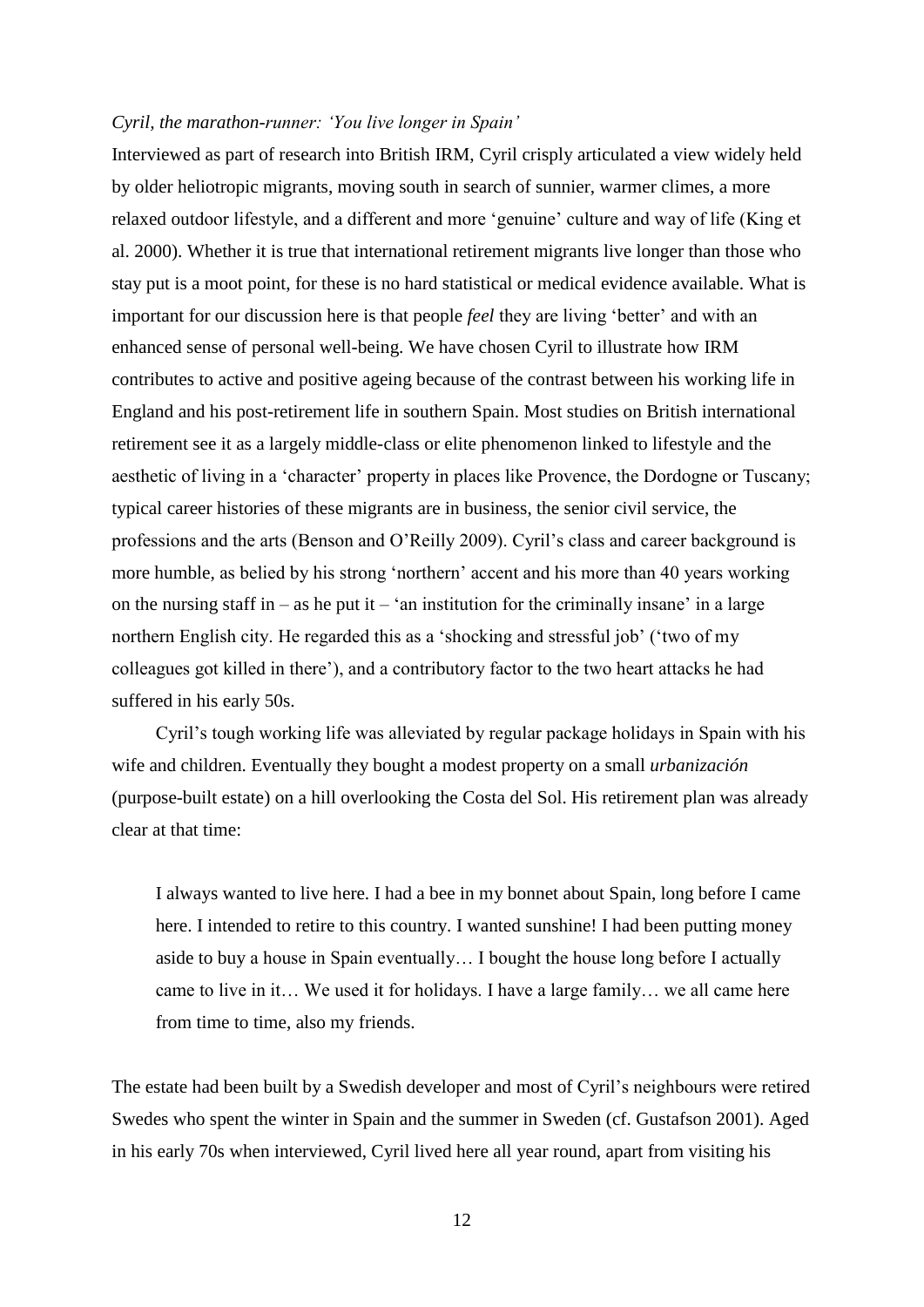children in England at Christmas. Now widowed, he supplemented his pension by doing paid work tending the estate's communal gardens.

Gardening was not the only physical activity Cyril engaged in. With a certain macho pride he described how, when his doctor advised him to rest after his second heart attack, he took up jogging: 'I have done three marathons! I do weight-lifting, I go to the local gym, I get reduced rates because of my age… There are mainly Spanish people there, and some Swedes… I mix with all of them, young people too'.

Unlike most British retirees in southern Spain, who socialise almost exclusively amongst themselves and speak little or no Spanish even after several years of living there (O'Reilly 2000), Cyril had taken positive steps towards integrating with the local Spanish population. For the past two years he had been following Spanish language courses for foreigners at the local university, and he had teamed up with a local Spanish student who was learning English and they practice conversation together so that both can improve the other's language. To cap it all, Cyril was also a member of a dancing club which met in a local hotel, where he had become skilled in some Spanish dances too.

Cyril, then, is our example of positive ageing in a context of IRM. We do not hold him up necessarily as any kind of 'ideal'; others will have different scenarios for an enjoyable life of ageing and international retirement abroad – perhaps a *dolce far niente* lifestyle, doing sweet nothing, turning the relaxing holiday experience into a permanent way of life. Not that Cyril was above a spot of relaxation, as this final quote from his narrative account reveals:

If I am not working here or doing other things, I can sit outside in the sun, go for a swim, or sit with a coffee on the promenade… You live longer in Spain. Life is easier all round, you don't fret if people are late… I don't even wear a watch any more.

# *Pranvera, the 'flying grandmother': 'I want to teach them Albanian'*

Earlier in the paper we quoted the case of Albania as exemplary of the phenomenon of older generations 'left behind' by their migrating adult children. The degree and scale of this abandonment, exacerbated by the fact that, in many instances, *all* the children (and grandchildren) are abroad, has become an issue of major national social concern, with reports of older people foraging for survival on a near-starvation diet of broth made from grass, weeds and herbs (Vullnetari and King 2008). For others, remittances from emigrant children ensure adequate material well-being, but a devastating loss of locally-based transgenerational care and intimate family relations occurs. Profoundly upsetting for elderly Albanians has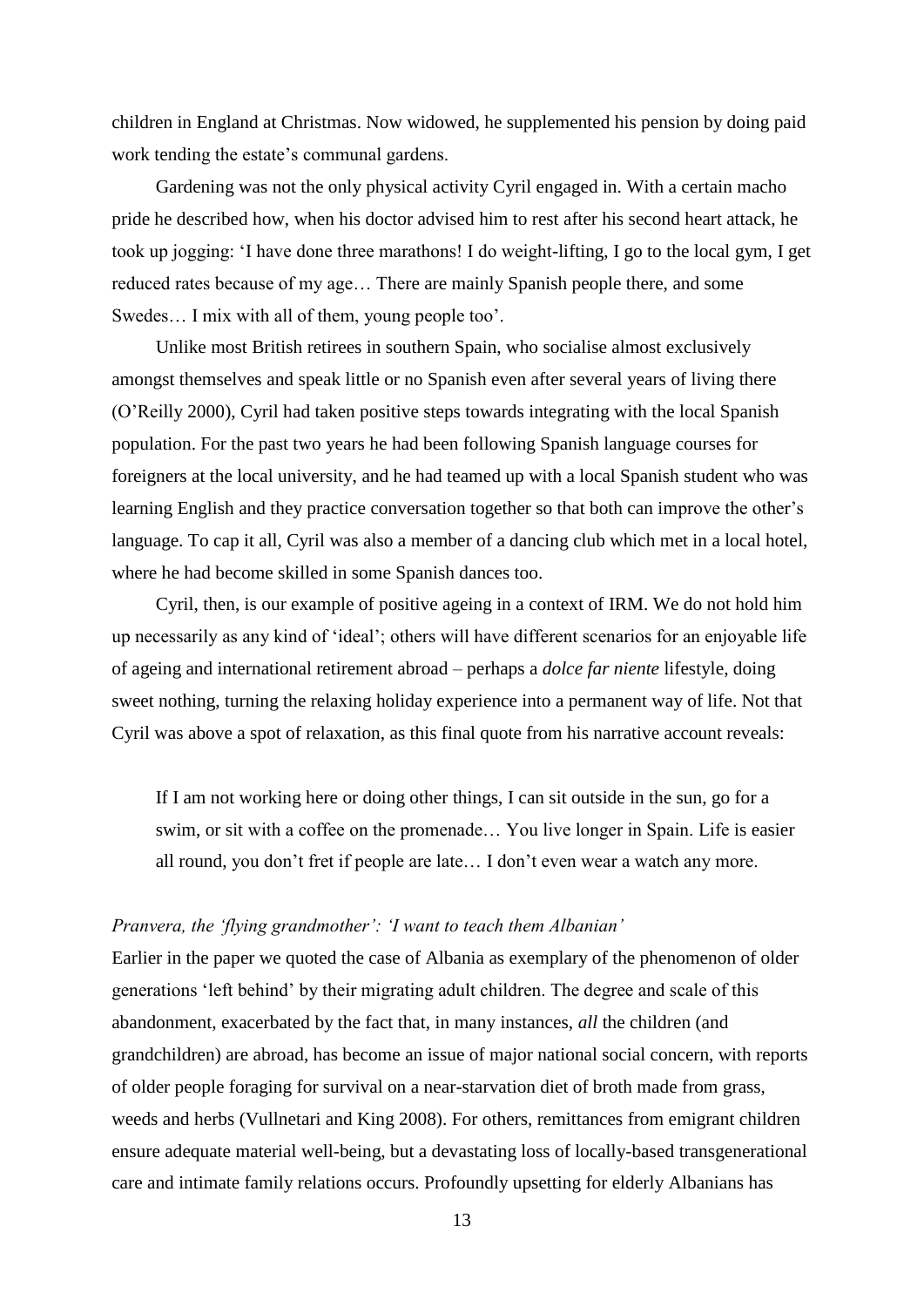been the denial of the practice of active grandparenting, seen as their very *raison d'être*, as it had been in decades when, under the communist regime, mobility was tightly controlled and the various members of most extended families lived in close spatial proximity to one another. Given this history of immobility and banned emigration before 1991, it is no surprise that Albanians virtually exploded out of their formerly isolated country in the 1990s, mainly heading for nearby Greece and Italy. But much of this early migration was irregular and achieved via smuggling networks: this meant that return visits could not easily take place, nor could the older generation visit their children abroad since visas were impossible to acquire without bribery or 'connections'. Things started to change towards the end of the 1990s when both Italy and Greece instituted major legalisation schemes for irregular migrants, and Albanian migration also spread to other European countries, notably the UK, or aspiring migrants sought success in the US diversity visa lottery scheme, which was attractive to skilled migrants.

Pranvera, in her mid-50s when she was interviewed in a village in southern Albania in 2004, was about to follow her daughters to the US, where they had been living with their Albanian husbands for the past few years. Both daughters had two young children. Pranvera's son, and her husband Selami, had both been short-term emigrants doing seasonal work in Greece, but the son had resettled in the village, having landed a job with the local police. Meanwhile Selami and Pranvera worked their small farm – they grew wheat, vegetables and apples and had a cow and a calf. In this first extract from her interview, Pranvera describes the typical situation of thousands of residual rural families in Albania:

You can't make a decent living from farming… Here you have to sell your produce by yourself… there are no markets, no [price] security… So for us, if we didn't have emigration, we wouldn't be able to survive. Without having migration in the family, it is not possible to live well, build a house or make a home.

Pranvera's daughters were both well-educated, one in economics and marketing, the other in medicine. Both won the diversity lottery and went to live in the US, working respectively in an architectural practice and in nursing. Both had emigrated soon after marrying, and their children were raised in the US. Pranvera's husband had been to Detroit (where the daughters lived) on an extended visit to help out and earn some money working 'off the books' in a local car-wash. Now the daughters were applying for family reunion to bring the parents over. In the meantime Pranvera lamented their absence so far away: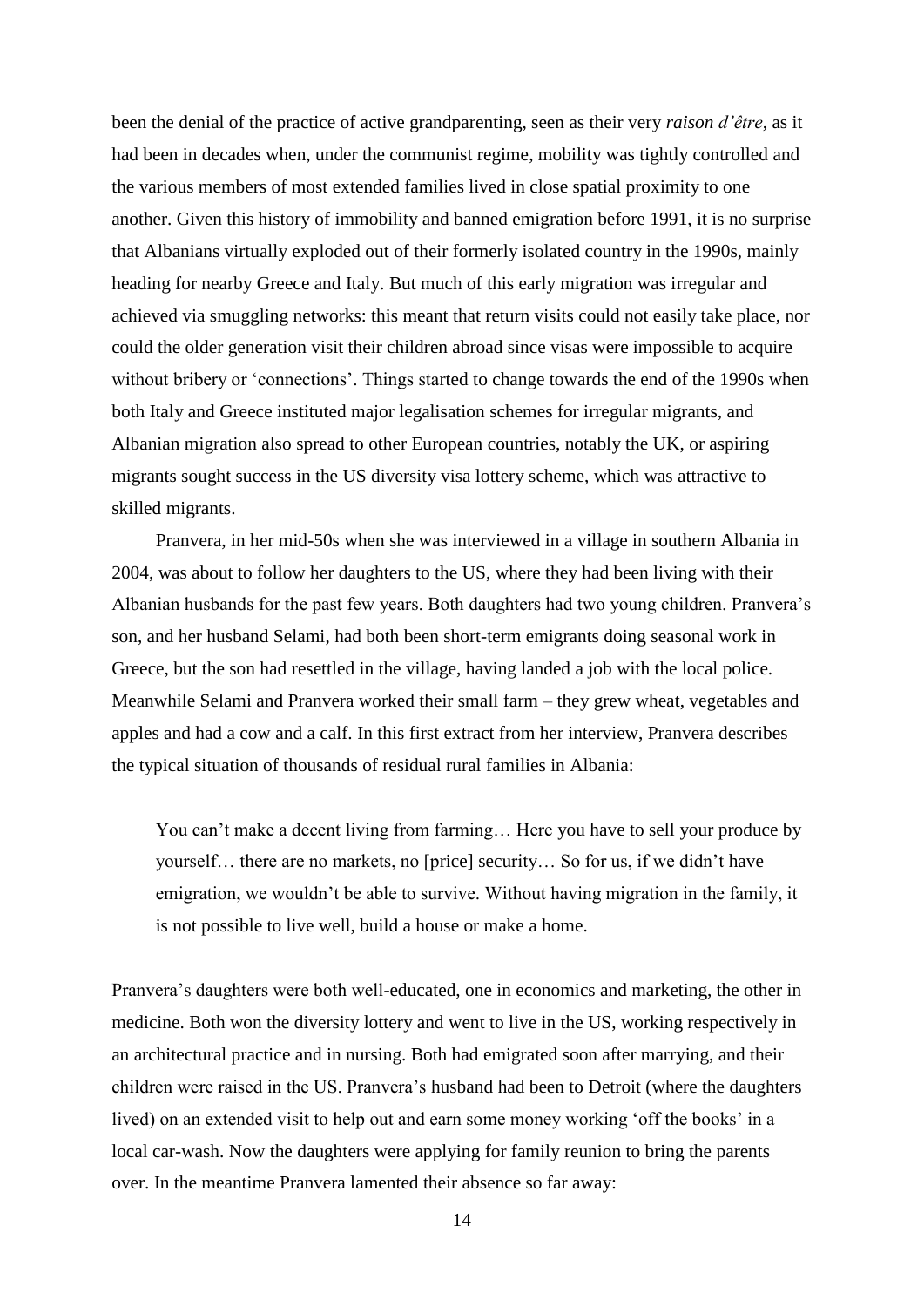We miss them so much, but we are happy that they are working and making a good living. They have their jobs, their husbands, their children. But yes, we miss them; they are not here to join in a celebration or in case of a disaster.

Looking to the future:

God willing, the reply comes soon, so that we can unite with them. And then we can be together… we can help them and the children… so they can improve their standard of living. I want to teach the grandchildren Albanian, because they hardly know it at all… I am not able to speak to my grandchildren on the phone. They [the children's parents] do not have time to teach them, because they are so busy at work.

But Pranvera and her husband also have their own elderly parents living close by, so they are a kind of 'sandwich generation' with care responsibilities and aspirations both to their parents, and children and grandchildren. Important to note here, then, is not the left-behind zero generation as dependent care receivers, but as active and aspiring care givers.

There is an update to the situation recorded above. Soon after the interview, Pranvera and Selami joined their daughters in Detroit. Later, their son and his family also joined them, and they were able to live as one big extended family. Living with their son (as is the Albanian patrilineal custom), Pranvera looks after the grandchildren, speaking with them in Albanian, and Selami does part-time work. Pranvera and Selami flew to Albania to visit their own parents and other relatives every two years, although Pranvera's mother had since died.

# *Albertino, the winemaker from the Azores: 'Here there is just peace and quiet'*

Like many small islands and archipelagos, the Azores have long been a platform for emigration, especially to Canada and the USA. Emigration was intense during the period between the 1950s and the 1980s, prompted by population pressure, unemployment and natural disasters; latterly return migration has been the dominant trend (Rocha, Ferreira and Mendes 2011). Some returnees come back upon retirement, others when they are still of working age. But the intersections between work, retirement, and return are often blurred, as in the case of Albertino, who emigrated to Canada in his mid-20s and returned to the Azores in his 40s, in a kind of pre-retirement move; except that for him 'retirement' involves farming, winemaking and, even now, in his late 60s, getting up at 5am every morning!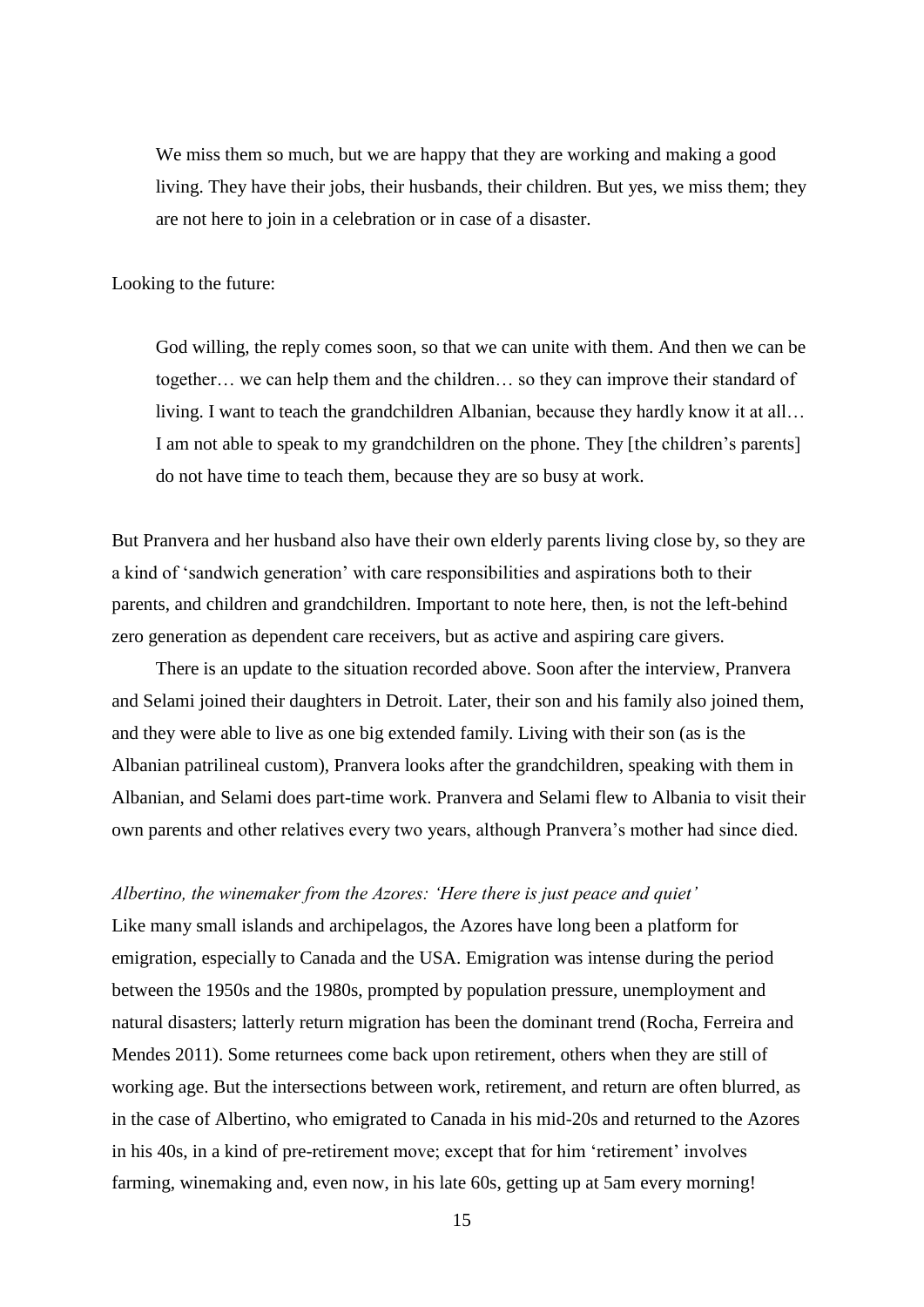Like most Azorean migrants, Albertino's working life in Canada was tough. He worked on building sites and on road construction:

The worst thing [about working in Canada] was the very harsh winters, because I always worked outside. The lorry would start at 7 in the morning and wouldn't stop until 5 in the afternoon… I persevered, worked really hard, made a lot of money… If I hadn't have gone to Canada, I wouldn't have anything of what I have now.

Yet his narrative is one of true belonging to his Azorean homeland. The well-being that he has experienced over the twenty years or so since his return is palpable, and closely related to his idea of returning home sooner or later, although his Azorean wife, whom he met and married in Canada, and their only-child daughter were less keen.

Albertino had prepared meticulously for his return: he bought a house, some pasture for cattle and, most important of all, he constructed a cellar for his wine-making passion. Born and raised on an island famed for its viticulture and having inherited vineyards from his father, he always dreamt of having his own *vindima* (grape harvest) and *adega* (wine-making cellar). As Albertino conducted a guided tour of his beloved cellar, he talked about the many feasts his family held there, especially after the *vindima*:

Oh, we organise many feasts in the wine cellar… you should see how many people would gather here… New Year, more than 60 people – all our family and friends! We have dinner, sing, dance, there are firecrackers...

And unlike some returned Azoreans who experience difficulties adjusting to the slow pace of life (Rocha et al. 2011, 211–213), Albertino relishes his island dream of a quiet life:

I didn't experience any shock at all. On the contrary, I felt very good here. Here there is just peace and quiet. We leave the house and all the doors are left open – in Canada it wasn't like this.

Even though now 'officially' retired and drawing his pension, his daily routine has hardly changed since he first returned: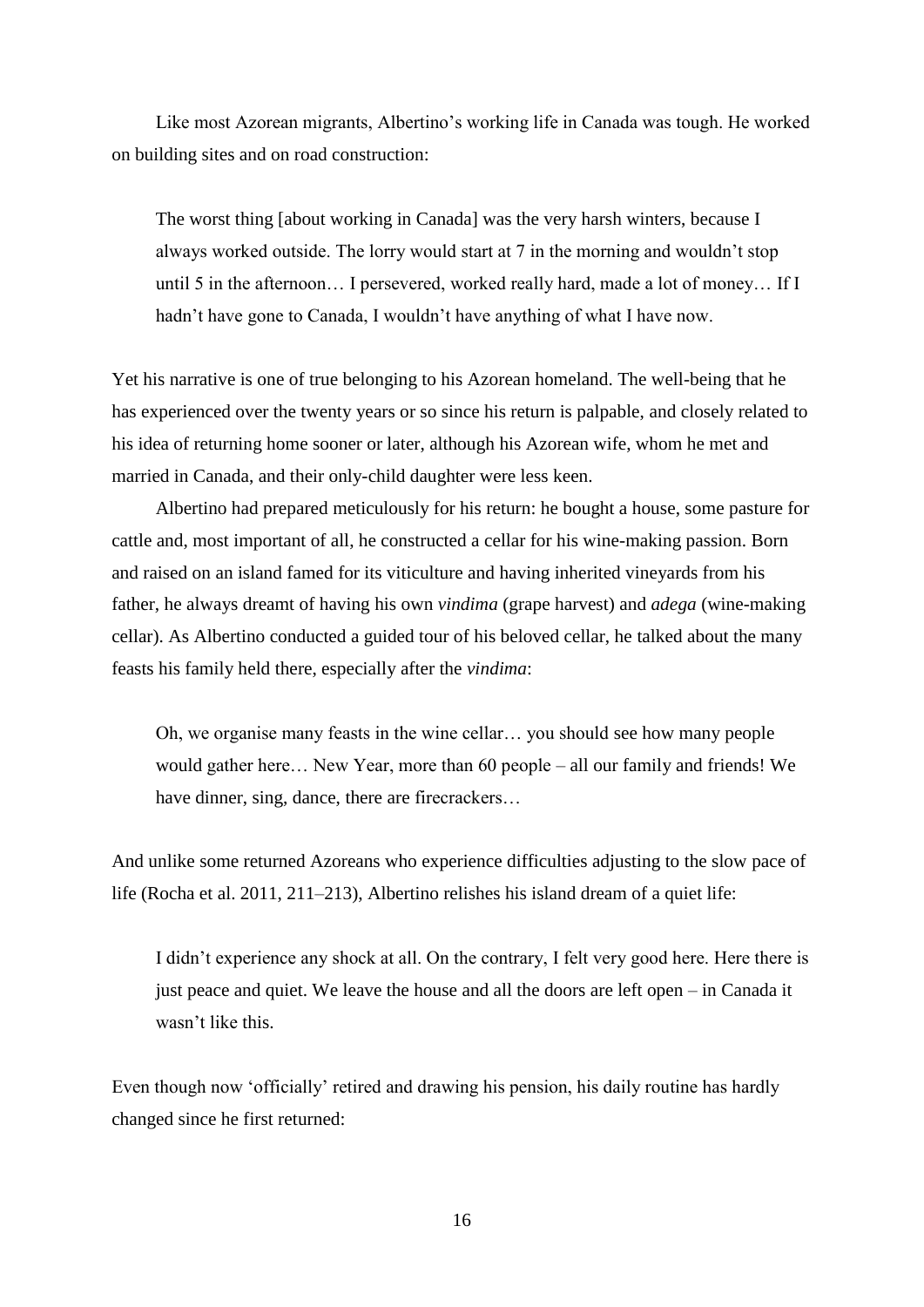To stop is to die; to work is to live. I wake at 5 every morning; I just cannot stay in bed. Today, at 5am, I was up and drinking my coffee… Then my grandchildren come at 7.30 to have breakfast on their way to school… I go feed my animals, my chickens, then I go to the vineyard… I always have something to do!

Albertino presents a picture of active ageing in a context of an always-planned return to the homeland after a period of hard manual labour in tough climatic conditions abroad. But this emigrant work was well-paid and was instrumental in enabling Albertino to return to his dream of a comfortable farming way of life – a return of nostalgia and of conservatism (Cerase 1974). He comes over as a contented man surrounded by *his* family, and *his*  vineyard, on *his* island.

# *Dagnija and erotic agency: 'I never had an orgasm in Latvia'*

In Latvia, and throughout much of Eastern Europe, getting a job, and perhaps too a pension, abroad are the driving forces behind the emigration of older women whose situation at home is dire on multiple levels. In these post-socialist societies, ageing women are considered of no value. The new marketised economy based on sales and services favours the employment of younger, more 'attractive' bodies. Meanwhile, pensions have been eroded to minimal amounts in the wake of welfare cuts implemented in response to the 2008 financial crisis, which was particularly severe in Latvia. The average monthly pension in Latvia was 230 euros in 2010, rising to 264 in 2014, nowhere near enough to live on, and three-quarters of pensioners live below the official poverty line.

These economic motives for migration are often accompanied by more personal considerations: older women, particularly those who are widowed, divorced or separated, can find satisfying and liberating personal relations and intimate lives after migrating to the UK or elsewhere. From a sense of being devalued, non-sexual older beings, ageing women feel younger, stronger, more attractive and appreciated after migrating to the UK, even if the only jobs they can access are in care work, cleaning or agricultural production and processing. Their developing sense of self-worth is built upon their work and their economic independence, but also in many cases on their sexual re-awakening and their recovery of what Mimi Sheller (2012) calls their 'erotic agency'. Sheller is at pains to point out that erotic agency is not just about physical sexuality, but more a praxis of 'embodied freedom' which 'encompasses a wider realm of feeling and the sensual' and 'all forums of self-determination of one's bodily relation to time, space, and movement' (2012, 244, 279).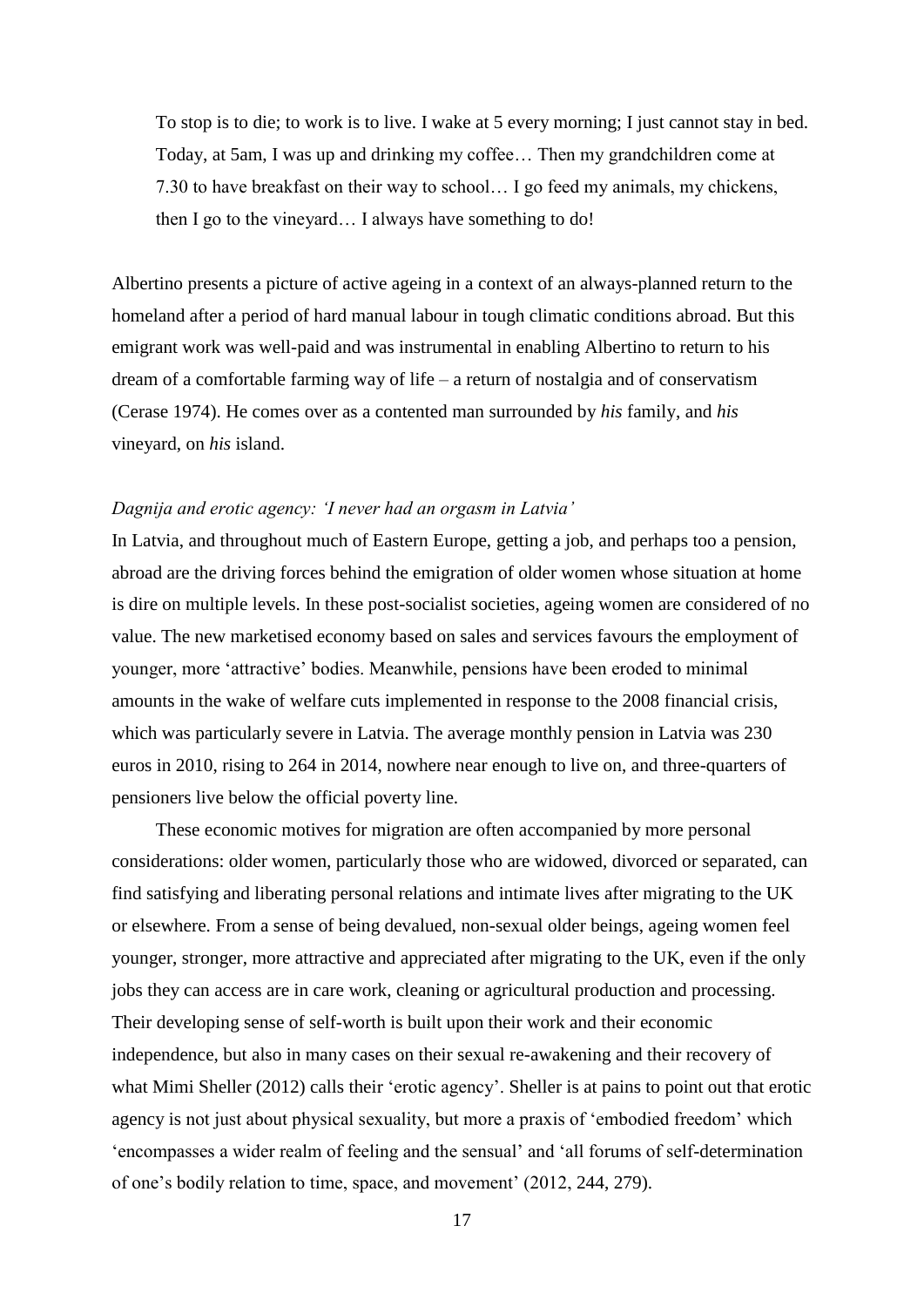Accession to the EU in 2004, the devastating economic and welfare impact of the 2008 banking collapse, and the devaluing of older women (except in a grandmother role) were the main structuring factors for the out-migration of ageing Latvian women over recent years. Since the recession Latvia has had one of the highest emigration rates in Europe, reflecting both the high unemployment rate and the lure of the UK as an open market for all kinds of work. Dagnija, now in her late-50s, is a typical illustration. She arrived in a market town in Eastern England in 2009 and her main objective was getting a job and working towards a UK pension, after which she would retire back to Latvia to 'a small house, near to a forest'. This sylvan vision is compromised by where her friends and relatives will be in the future. Recently her two sons, including a newly-born granddaughter, had moved to England, whilst her daughter was in Latvia.

Pension is the most important thing in my life here, I will stay at least until I receive a pension. Then, I want to return to Latvia… I will build a small house, near to a forest, not a big house, I want a small, cosy one, with a small garden… But maybe I will be very lonely in Latvia, and where will my children and grandchildren be?

But our main reason for selecting Dagnija is her personal journey of erotic (in the broad sense explained by Sheller) self-discovery. Her former husband, whom she repeatedly described as 'a disgusting man' who drank heavily and beat her, had died several years ago. She is currently in a partnership with a Latvian man in the town where she is living, but this relationship is foundering and she expressed her frustration thus: 'It is incredibly difficult to get a NORMAL Latvian man... Maybe I just need to calm down, but I DON'T WANT to calm down, I want more and better!'

This quote led into the part of the interview where she talked more explicitly about her desires and sexuality: a clear vindication of her erotic sensibilities and her strong wish to be 'noticed' as an attractive woman. In the food processing factory where she worked she had to wear a uniform so that 'nobody can tell if I am a man or a woman'.

But on my free days, I dress up to go into town, to go to the shops… high heels, bright dresses, full make-up. And then I see that people like how I look… people look at me, say compliments… I feel positive, I feel good… I feel I am an attractive woman, a woman who is desirable […] I can tell you openly that I am a woman who never achieved orgasm in Latvia; with no man, good or bad. But now I have found a way how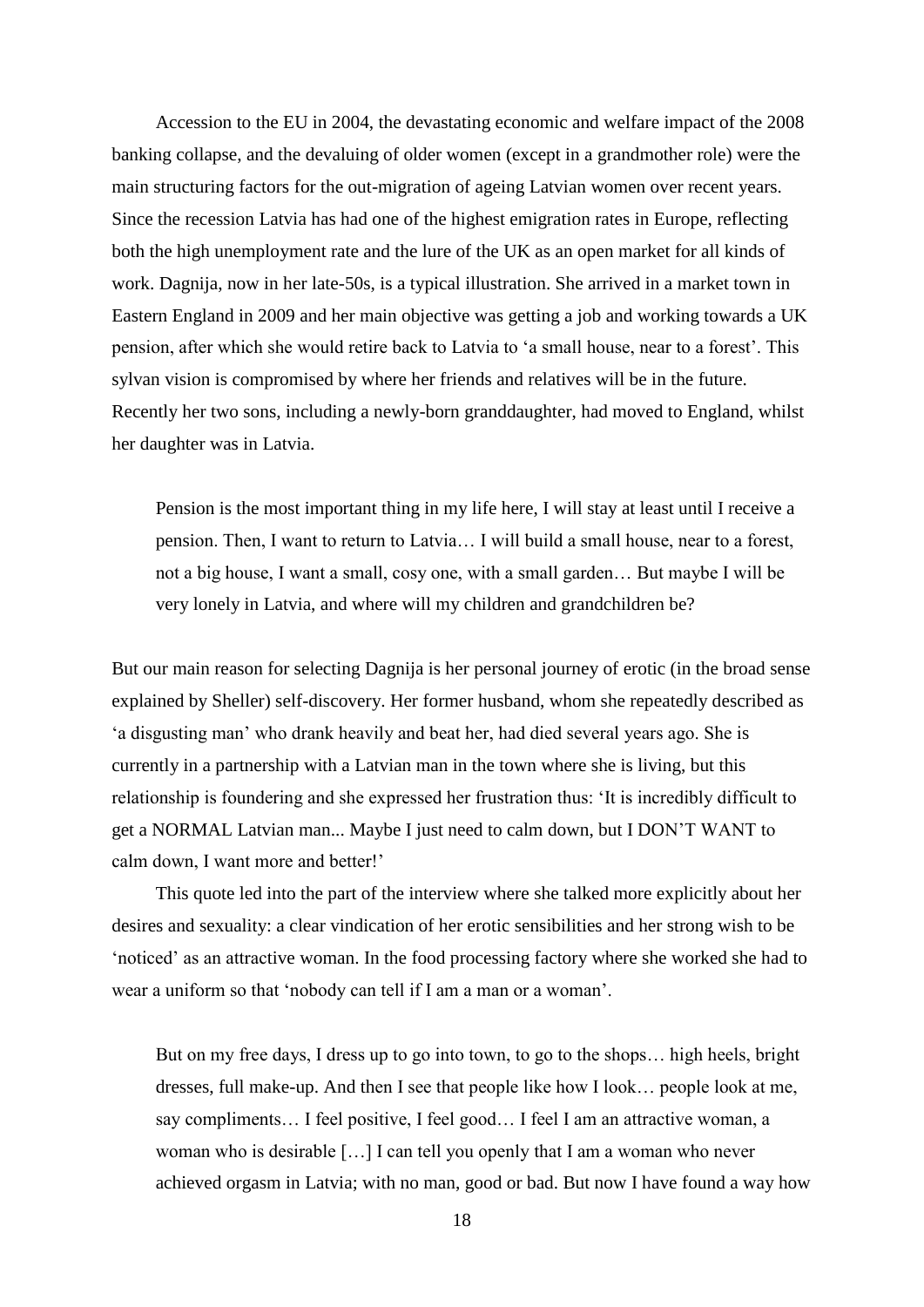I can satisfy myself and I am fine, I am OK about this… Actually I am a crazy woman, I can really do crazy things; my spark has not yet burned out.

Dagnija seems caught between her nostalgic idea of a quiet return to rural Latvia and her ongoing journey of erotic self-discovery in England, a trip which, her last utterance reveals, is still a work in progress. Her case is a powerful illustration of the 'sexual turn' in migration studies (Mai and King 2009) which draws out into the open issues relating to love, sexuality and desire as salient factors in migration decision-making and behaviour.

## **Conclusion and policy issues**

Especially within Europe, *ageing* and *migration* are two of the most important sociodemographic trends; perhaps *the* most important. Yet little is known about how they combine. This paper has provided an overview of some of the key issues relating to ageing populations with a migratory background, moving from the definition and conceptualisation of the core issue of ageing and then setting out a typology of ageing-migration intersections. Whilst we acknowledge that, for many older migrants, there are serious challenges to their well-being because of their vulnerable social position and lack of various forms of capital, we have also been at pains to point out the danger of exaggerating the vulnerability trope. There are many circumstances where being a migrant in later life can be a rational choice or outcome; a life-stage which is fulfilling, enjoyable, even liberating and empowering.

Thus far, policies to cope with the specific issues pertaining to ageing migrants are little developed, although one must bear in mind the variety of ageing-migration contexts documented above. Host-country policies geared towards the needs of ageing-in-place or later-life economic or follow-the-children migrants are likely to be different to those catering for return migrants or affluent international retirement migrants; but in all cases there is a policy vacuum, and initiatives are highly localised. International retirement migrants are generally welcomed by the authorities and businesses in the areas where they settle, for they bring in purchasing power through their savings and pensions. In areas of dense IRM settlement, such as the Spanish Costa del Sol, local offices with multilingual staff act as advice bureaux, and the local hospitals and health services also have doctors with appropriate language skills (King et al. 2000, 189–192). Former labour migrants who return to their home countries upon retirement are not seen as requiring any specific policy beyond healthcare services appropriate to an ageing population, and perhaps assistance with overseas pensions.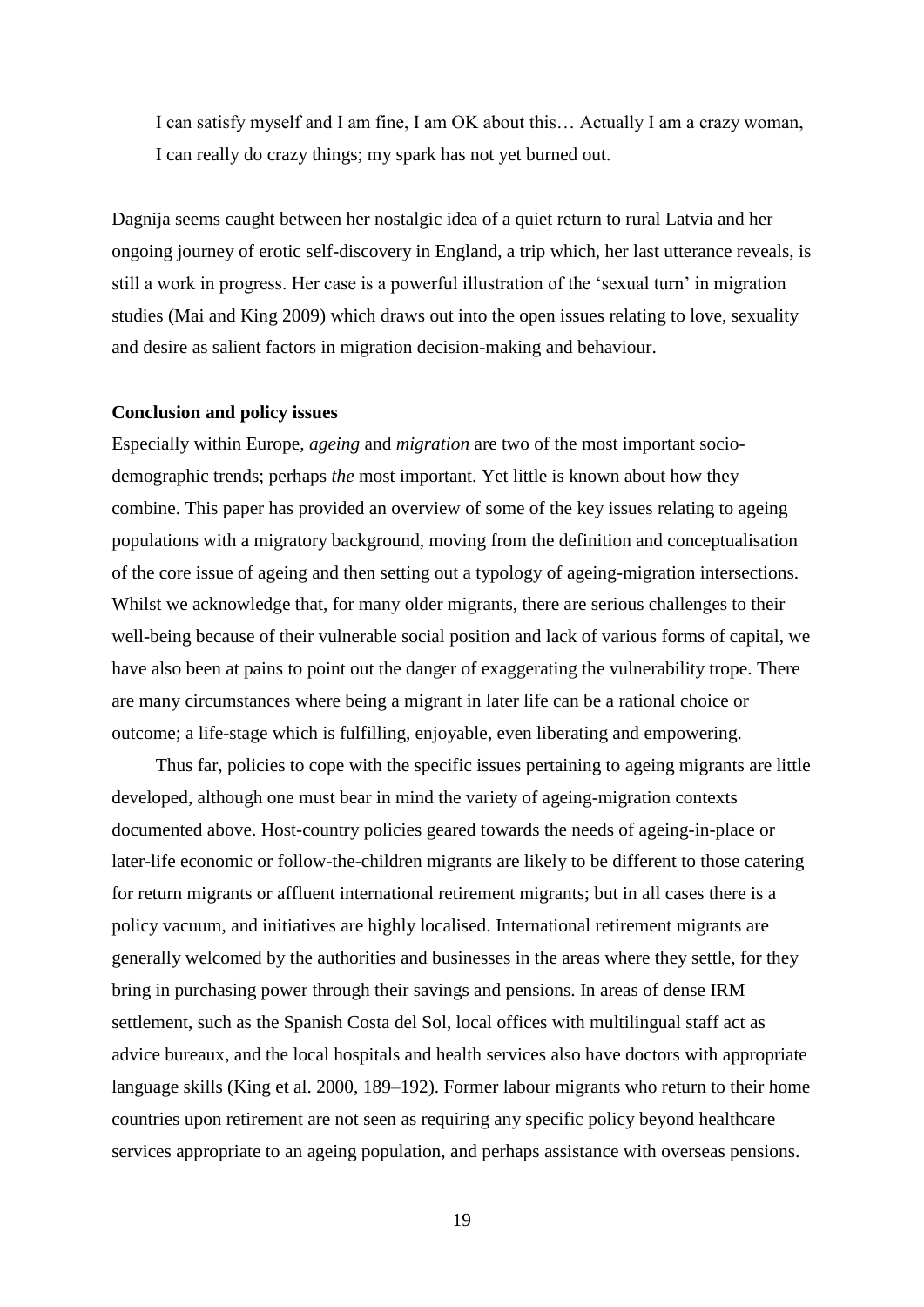The key policy challenges relate to ageing-in-place labour migrants, both those who are retired and those who remain economically active. Whilst there is abundant evidence that the 'double jeopardy' of being both old and a migrant operates to create vulnerability through low incomes, poor housing, language barriers, social isolation and a working life of healthsapping labour (eg. Bolzmann et al. 2004; Fokkema and Naderi 2013), there may be other features of older migrants' lives which cushion them against these vulnerabilities. Most important here is the family context: living in a multi-generation co-resident family is likely to provide care and support in a protective environment – although in a minority of cases, this could be a space where abuse of older people is hidden. The immigrant family setting may be socially isolated from the wider host-society context, but this may be compensated by solidarity networks and friendship groups with other co-ethnics.

On the whole, policies geared towards the specific needs of older migrants are both deficient and beset by contradictions and injustices. A key dimension concerns the legal and policy stance of the host country towards older migrants' rights to various kinds of social welfare, including social housing and long-term health care. As Ackers and Dwyer (2002) have extensively documented, the circumstances and entitlement to welfare of elderly migrants are profoundly connected to questions of their citizenship, length of residence, labour market history and social insurance payments record. These principles and criteria overlap and also conflict with each other, with the result that arbitrary and unfair distinctions are thrown up between eligible (deserving) and ineligible (undeserving) older people. Within Europe, the most common category of the 'ineligible' are third-country-nationals. According to Warnes et al. (2004, 322), the 'contradiction that should be exposed' is the case where a state promotes the immigration of labour, thereby *de facto* acknowledging that the migrant workers make a valuable economic contribution, yet that state does not fully honour its commitment to recognising that the migrants will eventually become sick and/or old and need treatment at least equal to that received by host-country citizens.

Having said that, it is important not to draw up policies that only regard older migrants as passive, state-dependent individuals, but instead recognise the resources that they embody – as active carers and as potentially economically active. Of course, there is also the opposite danger of seeing older people instrumentally as a resource to be capitalised, ignoring their diverse needs and subjective sense of well-being.

A final policy contradiction is that between different social models of ageing. The dominant policy norm in Western societies is the concept of 'active ageing' – creating better conditions to encourage the elderly to enjoy a good quality of life, preferably independently.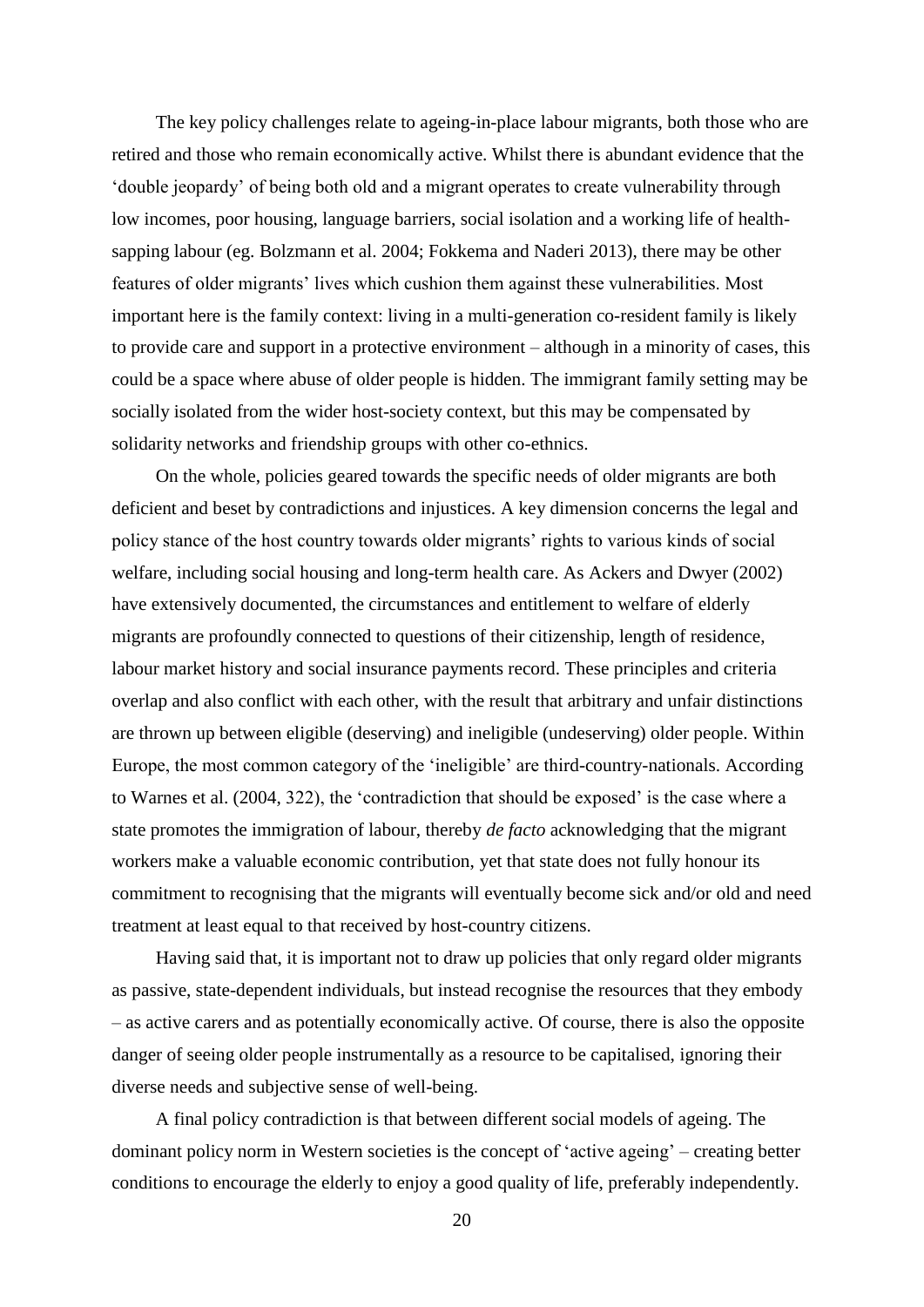The success of this policy model in having a real impact on people's lives is debatable. Equally debatable is the extent to which this model can be transferred to older migrants from different cultures. Whilst the general principle of enabling older people, of whatever background, to achieve maximum well-being is incontrovertible, there are culturally-specific interpretations of what successful ageing and well-being in old age actually mean (Torres 2001). But there is a further danger here, which Torres (2006) observes in Sweden, whereby an almost excessive attention to the perceived needs of older immigrants leads to their cultural essentialisation and homogenisation, resulting in their socially constructed problematisation as an 'Other' in Swedish society. On a broader European and international scale, policies for successful ageing which combine nuanced understandings of how a positive and enjoyable old age is shaped in different cultural contexts are little developed and need sensitive consultation with the many diverse groups involved.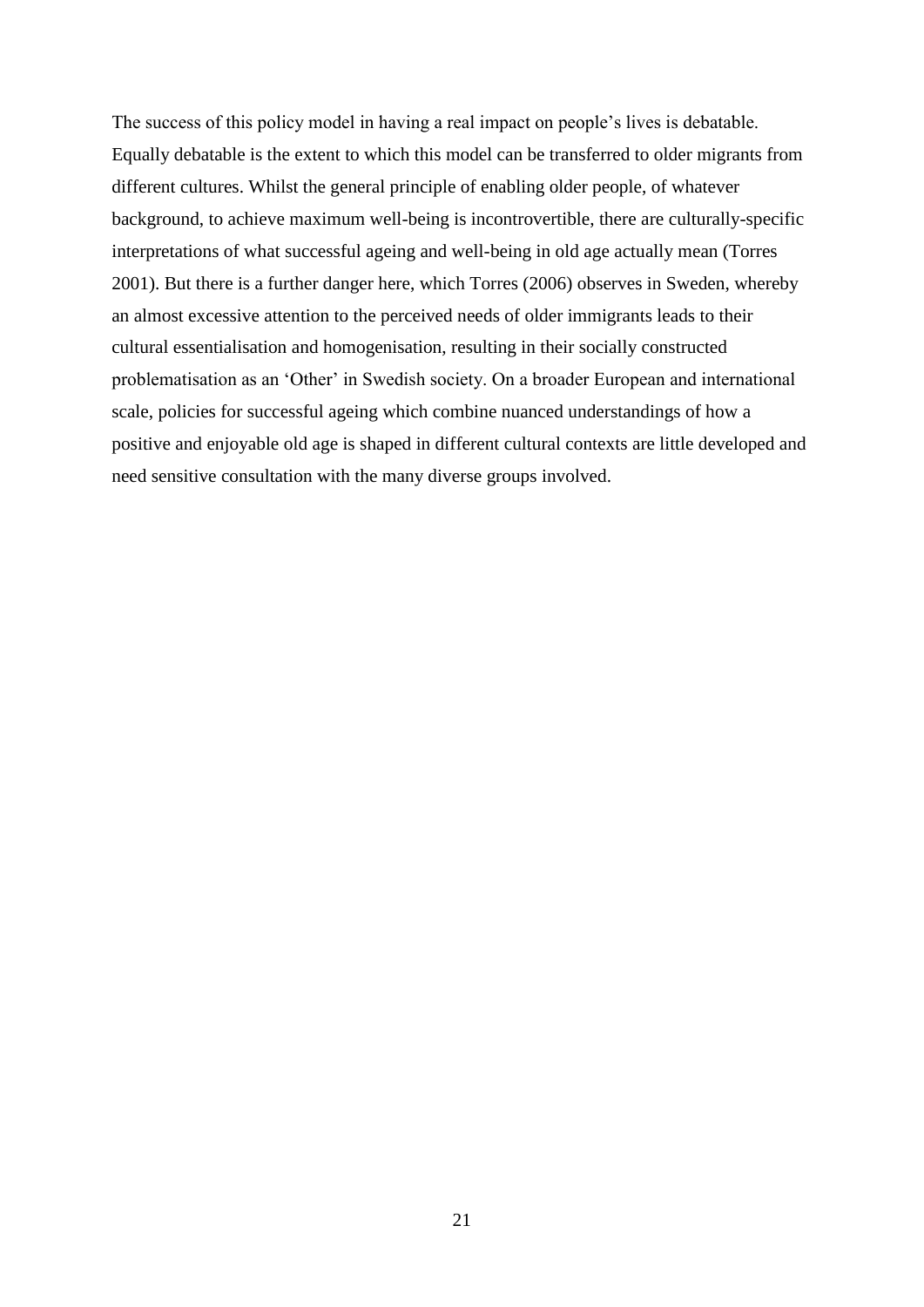# **References**

- Ackers, Louise, and Peter Dwyer. 2002. *Senior Citizenship? Retirement, Migration and Welfare in the European Union*. Bristol: Policy Press.
- Andrews, Molly. 1999. "The Seductiveness of Agelessness." *Ageing and Society* 19 (3): 301– 318.
- Andrews, Gavin J., and David Phillips, eds. 2005. *Ageing and Place*. London: Routledge.
- Baldassar, Loretta. 2007. "Transnational Families and Aged Care: The Mobility of Care and the Migrancy of Ageing." *Journal of Ethnic and Migration Studies* 33 (2): 275–297.
- Baldassar, Loretta, Cora Vellekoop Baldock, and Raelene Wilding. 2007. *Families Caring across Borders: Migration, Ageing and Transnational Caregiving*. New York: Palgrave MacMillan.
- Barrett, Alan, and Irene Mosca. 2013. "Social Isolation, Loneliness and Return Migration: Evidence from Older Irish Adults." *Journal of Ethnic and Migration Studies* 39 (10): 1659–1677.
- Bastia, Tanja. 2009. "Women's Migration and the Crisis of Care: Grandmothers Caring for Grandchildren in Urban Bolivia." *Gender and Development* 17 (3): 389–401.
- Benson, Michaela, and Karen O'Reilly. 2009. "Migration and the Search for a Better Way of Life: A Critical Exploration of Lifestyle Migration." *The Sociological Review* 57 (4): 608– 625.
- Biggs, Simon. 1997. "Choosing not to be Old? Masks, Bodies and Identity Management in Later Life." *Ageing and Society* 17 (5): 553–570.

Biggs, Simon, and Svein Daatland, eds. 2004. *Ageing and Diversity*. London: Policy Press.

- Boccagni, Paolo, and Maurizio Ambrosini. 2012. *Cercando il benessere nelle migrazioni*. Milan: FrancoAngeli.
- Bolzman, Claudio, Raffaella Poncioni-Derigo, Marie Vial, and Rosita Fibbi. 2004. "Older Labor Migrants' Well-Being in Europe: The Case of Switzerland." *Ageing and Society* 24 (3): 411–429.
- Bytheway, Bill. 1995. *Ageism*. Buckingham: Open University Press.
- Bytheway, Bill. 2000. "Youthfulness and Agelessness: A Comment." *Ageing and Society* 20 (6): 781–789.
- Bytheway, Bill. 2005. "Ageism and Age Categorization." *Journal of Social Issues* 61 (2): 361–374.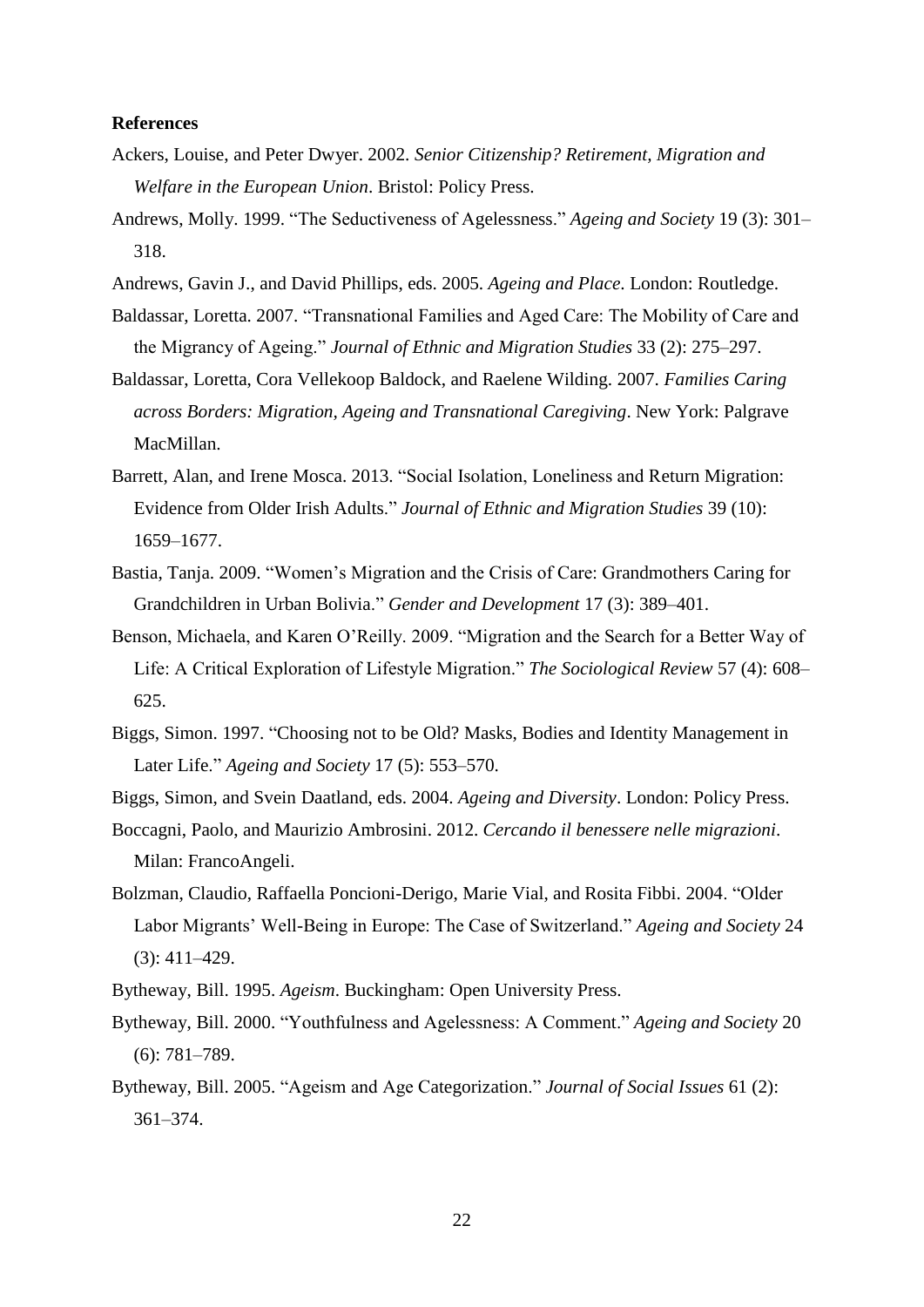- Casado-Díaz, María A., Claudia Kaiser, and Anthony M. Warnes. 2004. "Northern European Retired Residents in Nine Southern European Areas: Characteristics, Motivations and Adjustments." *Ageing and Society* 24 (3): 353–381.
- Cerase, Francesco P. 1974. "Migration and Social Change: Expectations and Reality. A Study of Return Migration from the United States to Italy." *International Migration Review* 8 (2): 245–262.
- Dowd, James J., and Vern L. Bengtson. 1978. "Aging in Minority Populations: An Examination of the Double Jeopardy Hypothesis." *Journal of Gerontology* 33 (3): 427– 436.
- Featherstone, Mike, and Mike Hepworth. 1989. "Ageing and Old Age: Reflections on the Postmodern Life Course." In *Booming and Being Old: Sociological Approaches to Later*  Life, edited by Bytheway, Bill, Teresa Kiel, Patricia Allat, and Alan Bryman, 143–157. London: Sage.
- Fernandez-Ballesteros, Rocio, Maria A. Molina, Rocio Schettini, and Marta Santacreu. 2013 "The Semantic Network of Ageing Well." In *Annual Review of Gerontology and Geriatrics. Vol. 33, Healthy Longevity, A Global Approach*, edited by Robine, Jean-Marie, Carol Jagger, and Eileen Crimmins, 79–108*.* New York: Springer.
- Fokkema, Tineke, and Robert Naderi. 2013. "Differences in Late-Life Loneliness: A Comparison between Turkish and Native-Born Older Adults in Germany." *European Journal of Ageing* 10 (4): 289–300.
- Ganga, Deianira. 2006. "From Potential Returnees into Settlers: Nottingham's Older Italians." *Journal of Ethnic and Migration Studies* 32 (8): 1395–1413.
- Gardner, Katy. 2002. *Age, Narrative and Migration: The Life Course and Life Histories of Bengali Elders in London*. Oxford: Berg.
- Gibson, H.B. 2000. "It Keeps Us Young." *Ageing and Society* 20 (6): 773–779.
- Gustafson, Per. 2001. Retirement Migration and Transnational Lifestyles." *Ageing and Society* 21 (4): 371–394.
- Hardill, Irene, Jacqui Spradbery, Judi Arnold-Boakes, and Maria L. Marrugat. 2005. Severe Health and Social Care Issues amongst British Migrants who Retire to Spain." *Ageing and Society* 25 (5): 769–783.
- Harper, Sarah, and Glenda Laws. 1995. "Rethinking the Geographies of Ageing." *Progress in Human Geography* 19 (2): 199–221.
- Jackson, Peter, Philip Crang, and Claire Dwyer, eds. 2004. *Transnational Spaces*. London: Routledge.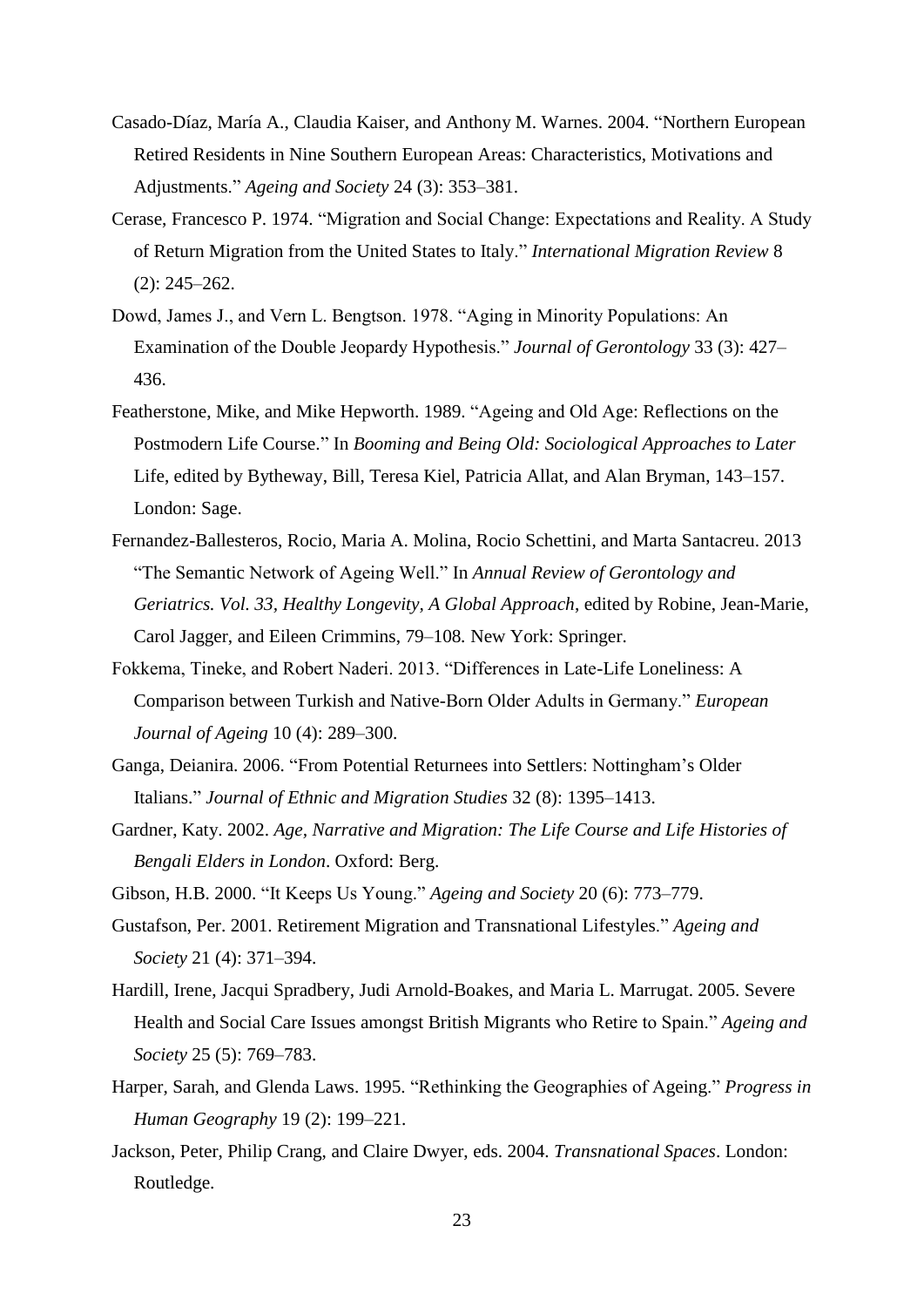- King, Russell. 2012. Sunset Migration. In *An Introduction to International Migration Studies*, edited by Martinello, Marco, and Jan Rath, 281–304. Amsterdam: Amsterdam University Press.
- King, Russell, Eralba Cela, Tineke Fokkema, and Julie Vullnetari. 2014. The Migration and Well-Being of the Zero Generation: Transgenerational Care, Grandparenting and Loneliness amongst Albanian Older People. *Population, Place and Space* 20 (8): 728– 738.
- King, Russell, and Julie Vullnetari. 2006. "Orphan Pensioners and Migrating Grandparents: The Impact of Mass Migration on Older People in Rural Albania." *Ageing and Society* 26 (5): 783–816.
- King, Russell, Anthony M. Warnes, and Allan M. Williams. 2000. *Sunset Lives. British Retirement Migration to the Mediterranean*. Oxford: Berg Publishers.
- Mai, Nicola, and Russell King. 2009. "Love, Sexuality and Migration: Mapping the Issue(s)." *Mobilities* 4 (3): 295–307.
- Nazareno, Jennifer P., Rahcel S. Parrenas, and Fan, Yung-Kang. 2014. *Can I Ever Retire? The Plight of Migrant Filipino Caregivers in Los Angeles*. Los Angeles: UCLA Institute for Research on Labor and Employment.
- Nedelcu, Mihaela. 2009. "La 'génération zéro': du sédentaire à l'acteur circulant. Effets de mobilité sur la génération des parents des migrants roumains hautement qualifiés à Toronto à l'ère du numérique." In *Les circulations transnationales. Lire les turbulences migratoires contemporaines*, edited by Geneviève Cortes, and Laurent Faret, 187–198. Paris: Armand Colin.
- Neugarten, Bernice L. 1974. "Age Groups in American Society and the Rise of the Young-Old." *Annals of the American Academy of Political and Social Science* 415: 187–198.
- Ní Laoire, Catríona. 2008. "Complicating Host-Newcomer Dualisms: Irish Return Migrants as Home-Comers or Newcomers?" *Translocations* 4 (1): 35–50.
- Oliver, Caroline. 2008. *Retirement Migration: Paradoxes of Ageing*. London: Routledge.
- O'Reilly, Karen. 2000. *The British on the Costa del Sol: Transnational Identities and Local Communities*. London: Routledge.
- Pain, Rachel, Graham Mowl, and Carol Talbot. 2000. "Difference and the Negotiation of 'Old Age'." *Society and Space* 18 (3): 377–393.
- Rocha, Gilberta P.N., Eduardo Ferreira, and Derrick Mendes. 2011. *Between Two Worlds: Emigration and Return to the Azores.* Azores: Government of the Azores and University of the Azores.